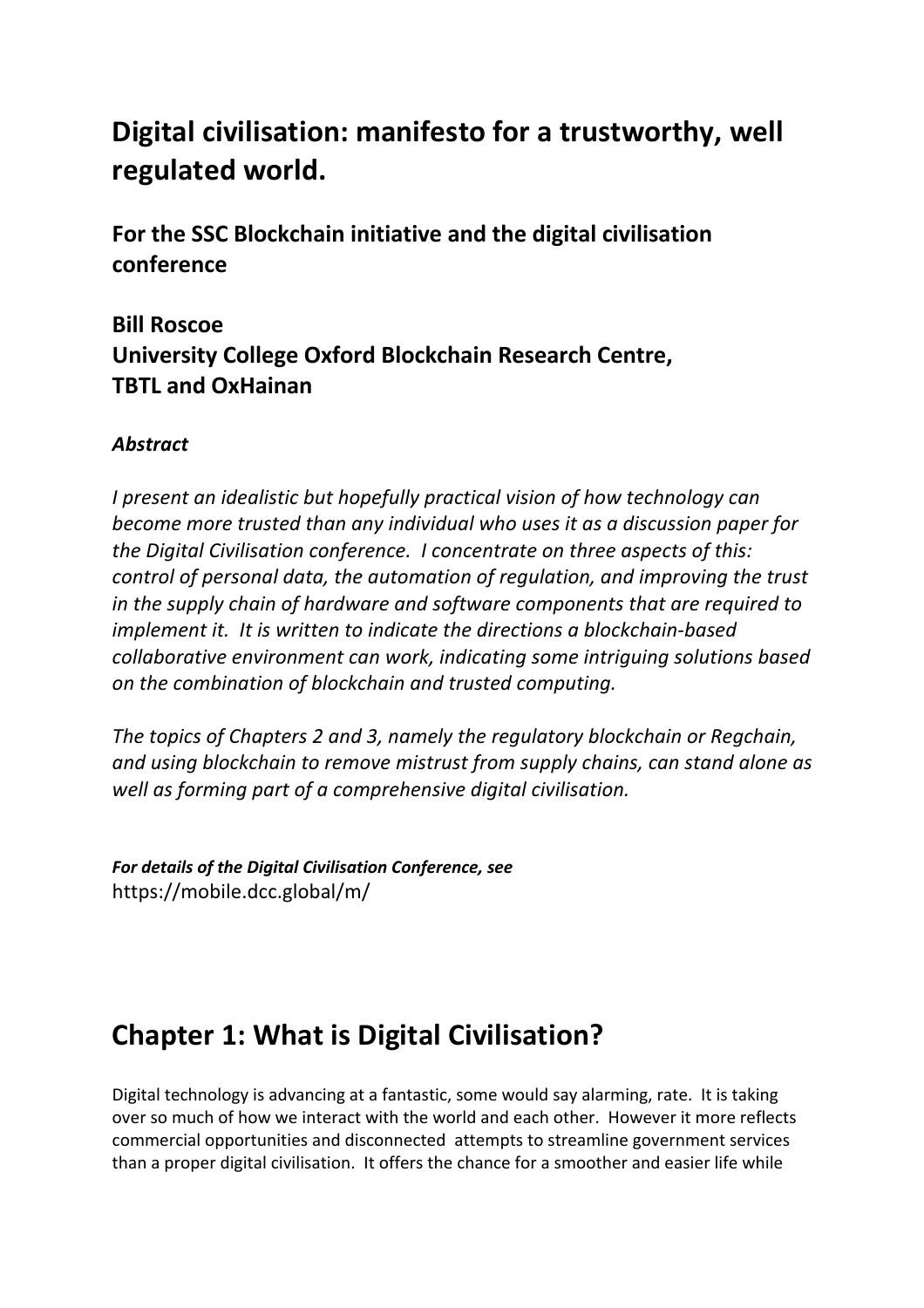threatening a loss of personal privacy. We believe that society should develop ways of making all this technology more cohesive, more ethical and more respectful of the individual. We think that society should come together and organise the rules by which it expects technology to play, and the technological tools to allow a cohesive digital civilisation to grow. These two things are the core of our digital civilisation initiative.

The user should be presented with questions in the same way by different providers of services, probably after the questions have been subjected to automated analysis.

The internet and World Wide Web are the fabric of this technology and must be at the core of digital civilisation. The needs of digital civilisation will set much of their future agenda. The communications implementing digital civilisation must flow freely and efficiently.

*This manifesto sets out the sort of definitions and rules of digital civilisation that we expect the conference and its committees to work on. We would expect, under the overall steering committee, there to be committees on ethics, technical matters, privacy and big data, health data, commerce and trade. We seek a digital commonwealth based on wide participation, wide consensus that achieves a stable equilibrium that enforces total integrity and ethics.*

#### **What is digital civilisation?**

Civilisation is the coming together of people and peoples to create an ordered and functioning society that builds a safe and generally peaceful life for its inhabitants. It enables services and culture for the people to emerge. Civilisations have well organised government that keeps society together. In a harmonious society the rights of the individual are protected in balance with others' rights and to some degree the need to keep a stable society. In the modern world, Governments should exist and function only by the consent of the society they govern.

Digital civilisation provides structures through which we interact with governments, companies and each other, guaranteeing transparency, uniformity and adherence to common principles and rules.

Civilisation is too important for us to allow Big Tech companies to design it for their own benefit. They have a huge role to play but should not be allowed to design its rules or to gather huge amounts of data on us without a much greater degree of informed consent than we see at present.

Civilisation is thus a combination of stable government, the tools and components that enable society and the people in it to function, plus the people and organisations that exist in it. The components are things like healthcare, schools and universities, the trading of money and assets, and taxation. By tools here we mean things the establishment of laws and the means such as courts and regulators by which these function Civilisation provides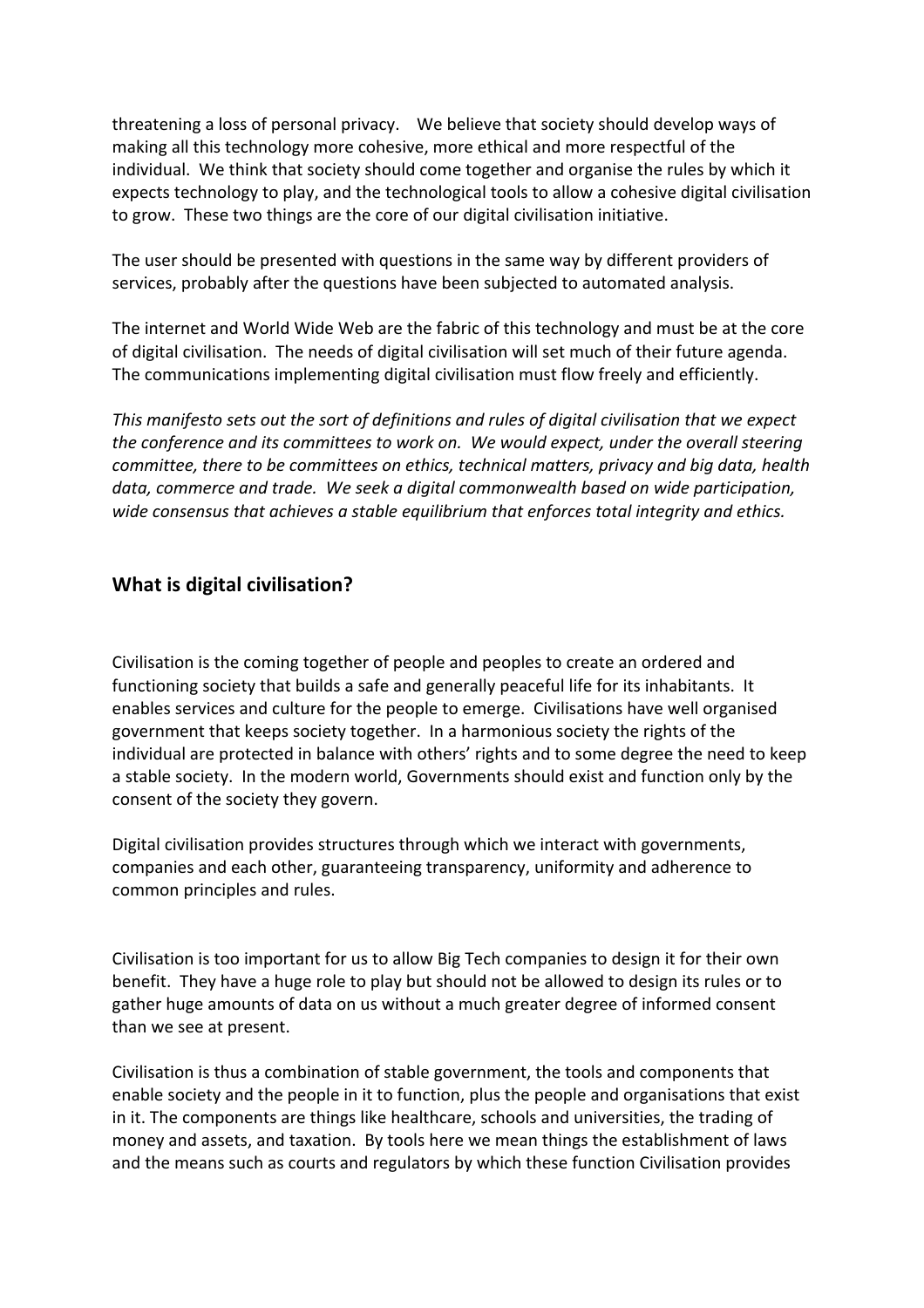the platforms for commerce and trade. In the modern world, civilisations have to function in harmony, and while individual cultural and national groups may develop distinctive aspects to their civilisations, there needs to be a global concept of civilisation within which all operate and a global infrastructure that supports it.

Civilisations tend to break down when the way they operate is contrary to the consent of the people, when there are too many opportunities for unfairness or corruption, or where the clashes between interest groups or neighbouring civilisations become too stressed.

In the modern world, digital technology enables rapid interactions and takes over, for example in social media, trading and the holding of data. It is also providing undreamed of possibilities for activities through "big data": some of these are plainly civilised, some plainly not, and some open to debate. In order for it to fit into civilisation, this technology must itself be civilised: an expression in which "civilised" can equally be read as a verb or an adjective. In other words, such functions should be rule-based where the rules maintain the principles of civilisation.

Digital technology can replace or supplement mechanisms from traditional civilisation, where these can be made more efficient or offer ways to avoid the fallibility of humans, for example in the integrity and transparency of procurement processes, the running of elections, or the keeping of public records.

We argue, however, that to serve such purposes in a truly civilised manner, the processes and programs implementing such functions of society need to be made transparent and subject to inspection and review; and if necessary, modification.

The present civilisation we live in developed over thousands of years and is far from perfect. The rapid development of technology that is driving change at the moment does not give us time to reflect and is too vulnerable to technology companies and governments driving it to suit their own ends such as making money or suppressing dissident opinion. Digital civilisation must respect the values of traditional civilisation and must look like evolution rather than revolution to those whose lives it affects. Ethics and agreed ethical standards must govern it.

Participating in the digital civilisation should become a commercial necessity for governments and companies large and small for access to trade, data and markets. Its success can be encouraged if given special status in the management of identity and personal data. For example, it might implement uniform standards and technology for the collection of data that could be mandated by governments or insisted on by public demand. It should not be acceptable to have to sign up to opaque "Terms and Conditions" to gain access to services without these being scrutinised automatically by utilities provided by digital civilisation and compared against personal limits.

#### **Civilisation as a set of rules**

To ensure that society is ordered and well behaved, we need accepted rules about how its participants act. Both regular and digital civilisations need mechanisms to enforce such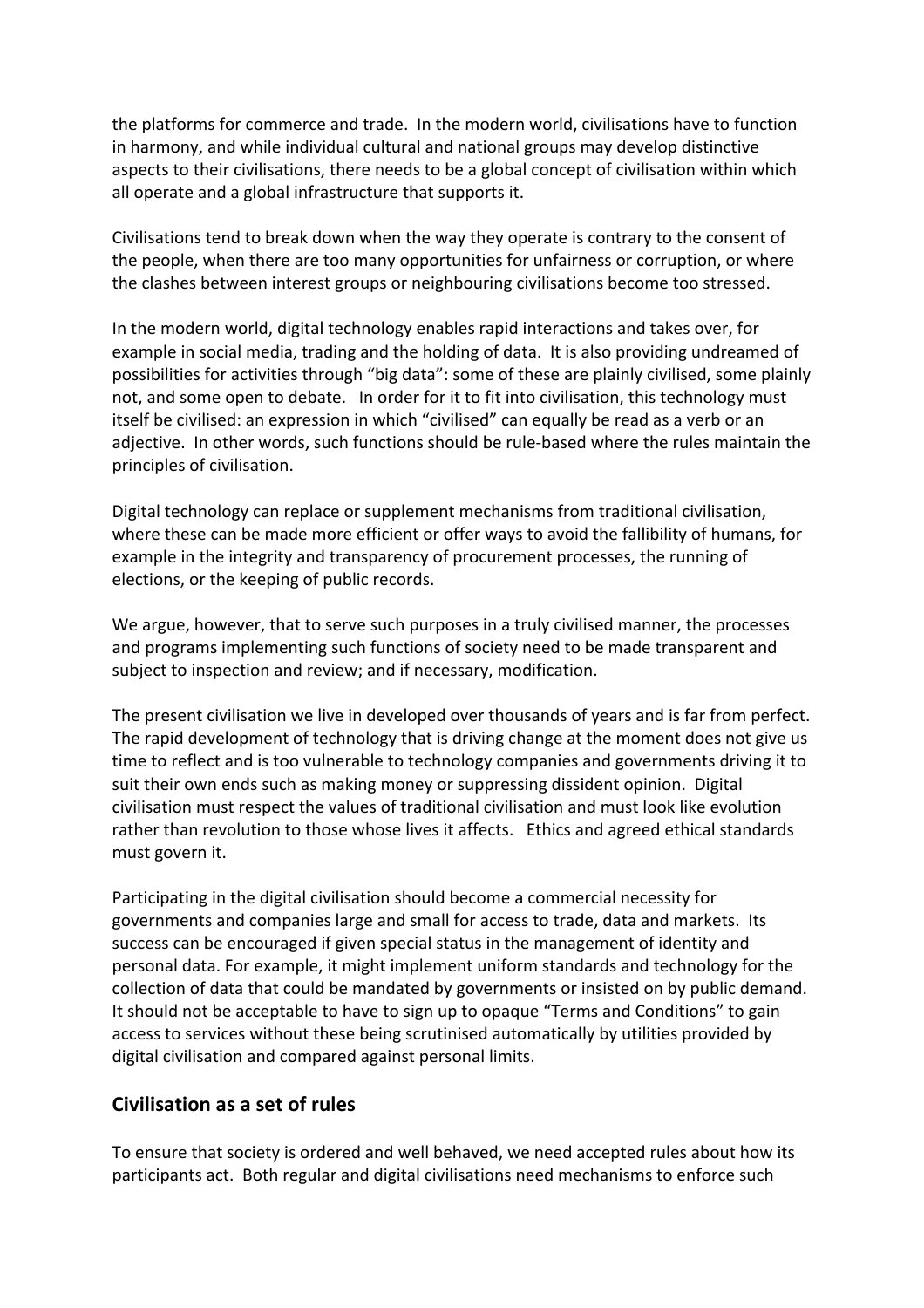rules, such as legal processes and to disable illegal acts. We want players to follow rules, perhaps because they want to be seen to do the right thing, or because they know they will be found out if they do not.

It follows that in digital civilisation we need a clear way to express rules so that they are understandable and checkable efficiently. Furthermore, they must be unambiguous except in rare cases where there is a resolution mechanism that might well involve human courts. We note that the legal profession thrives on perceived ambiguity of the rules of traditional civilisation and that this can cause vast costs and delays, so we must try to learn our lesson.

Things must be done, seen to be done, and seen to be done fairly. The conditions including about use of data that users are expected to sign up to obtain services should be subject to automated analysis against general standards and against a user's preferences. They should probably be formulated in a suitable formal language.

I see this as hugely important not only as practical solution to achieve proper consent to use of personal data, but as a means to move the balance of power from data collector to consumer since it will provide a far better and indeed collective way to resist unreasonable terms. It is almost as though consumers are organised into a trade's union.

In a single country the population might in general terms trust their government but would far prefer it if their government was following its own transparent rules. In an international setting there is probably no single trusted party, as in many areas of commerce. Digital civilisation should solve these problems: it must be created to achieve complete trust and trustworthiness. The fact that a given government or tech company exists within the digital civilisation should increase the citizen's trust in it. We might well cede the right to a government or agency to perform aspects of administration, but only if that agency could prove it had not overstepped its own rights and had followed the rules.

At the moment trust in the use of data by many parties including Big Tech is low. Initiatives such as GDPR are good, but need to be understood, obeyed and seen to be obeyed. Automated analysis of consent conditions must play a part.

Digital civilisation should ensure fundamental rights in areas like data and property and make it much easier to ensure integrity of processes, and of interactions between parties. The rules that are created and mechanisms preventing the rules from being breached should be the means to achieve this.

*We see digital civilisation as having global rules and resources that must be agreed on an international forum rather than imposed by a single government or commercial company.*

#### **The role of Blockchain**

For digital civilisation to be *civilised,* we want to enable bad behaviour to be almost impossible and unprofitable. We want its basic structure for records and transactions to be unimpeachable and incorruptible. This suggests something like a *Blockchain* in which strong regulation and the identifiability of participants apply. Such a Blockchain would ensure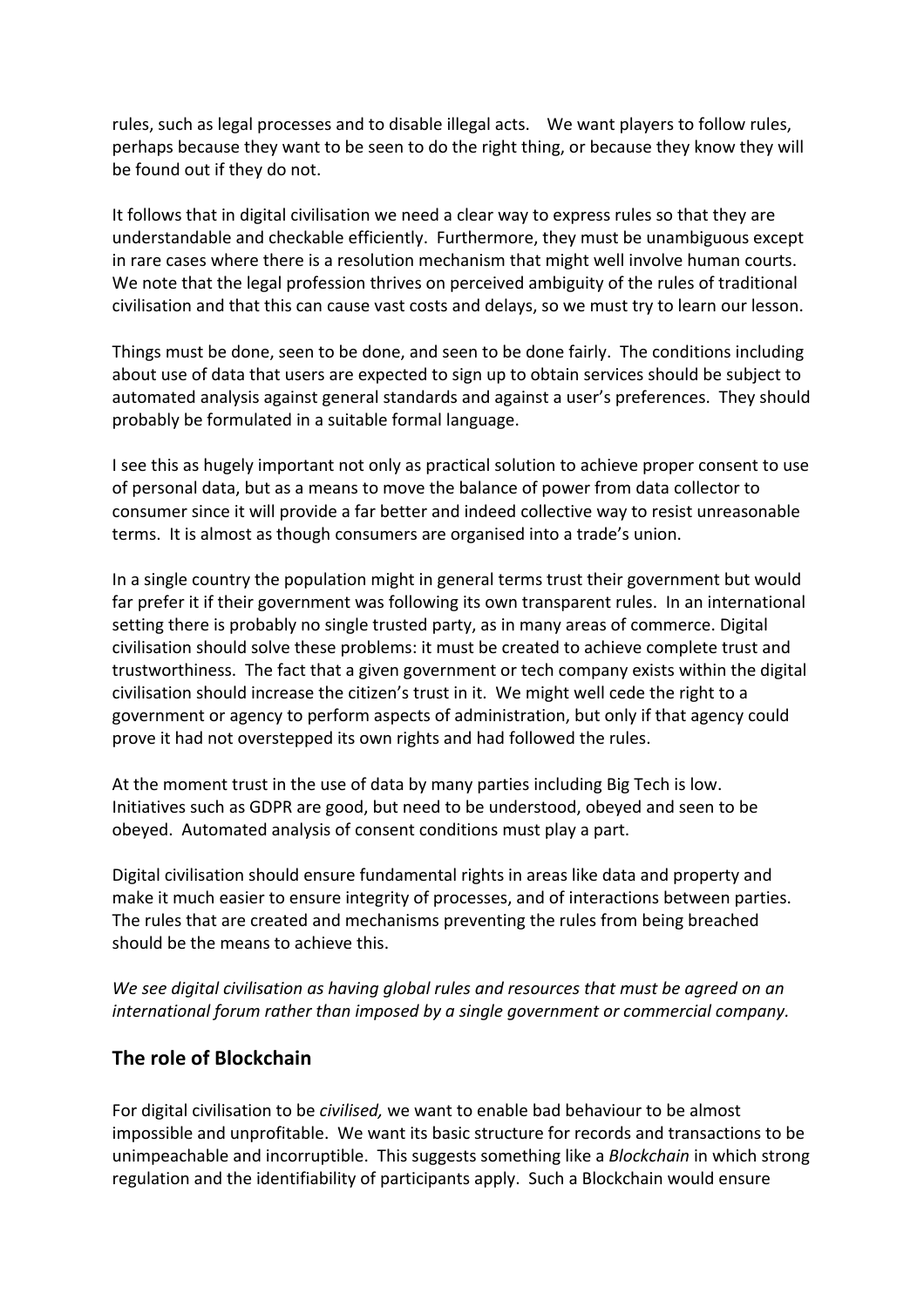correctness and integrity of records, where breaches of rules may well simply not be permitted or at least will be made apparent to all.

A Blockchain ensures integrity and transparency, as well as adherence to rules. For no record will be admitted into it and parties attempting to engage in corruption will be blocked and possibly penalised and exposed.

Rather than an energy wasting means of trying to magic money out of nothing, we mean blockchains designed to be green and essentially mechanisms for implementing and enforcing public systems of rules.

We think of a blockchain as a forum for establishing, implementing and automating rules and laws. It should make breaking the rules of civilisation either impossible or simply not worth doing.

Properly implemented, I believe that a Blockchain is fundamentally a civilising influence, essentially preventing corruption and the falsification of records. We may well form a global Blockchain, whether public or permissioned, out of ones that define and enforce the rules of particular jurisdictions. The global chain would enforce global standards on the component parts. In order to scale up to the role we are anticipating, it is unlikely that a simple linear blockchain will cope, we will need to consider more developed and decentralised ideas, though these might well have a conventional blockchain at the core.

There is much research to be done to make this work, but both we and others have made a good start. To create this ledger of digital civilisation we require technical, cryptographic, network and systems research, as well as research on the expression and automation of regulation, the implementation and logic of KYC, legal, ethical and economic research, and probably many other things as well.

#### **The components of civilisation**

A civilisation is held together by the spirit of the bulk of its members, but also by systems and conventions covering particular aspects of life. As much as possible these should be consistent with each other and work together. So, it should be for digital civilisation.

We should make a start by implementing components of digital civilisation to bring its benefits, while contemplating the big picture of how these and a wide rule base can build the basis of a better society, and how such a society can be constituted and operate. We must make all corners of society believe in it: the people, commerce, trade and governments, because it both promises and delivers a more transparent, better behaved and efficient world. It must enforce the principles of good order and good government, without being dominated by governments. Different rules and laws will apply to different parts of it, but these rules and laws must be clear to everyone and applied without bias.

The core components of a digital civilisation are an immutable archive of what has happened in the past, and a system for verifying the identities of players in it. This must be, or be as close as reasonably possible to, a way of entities outside the system proving who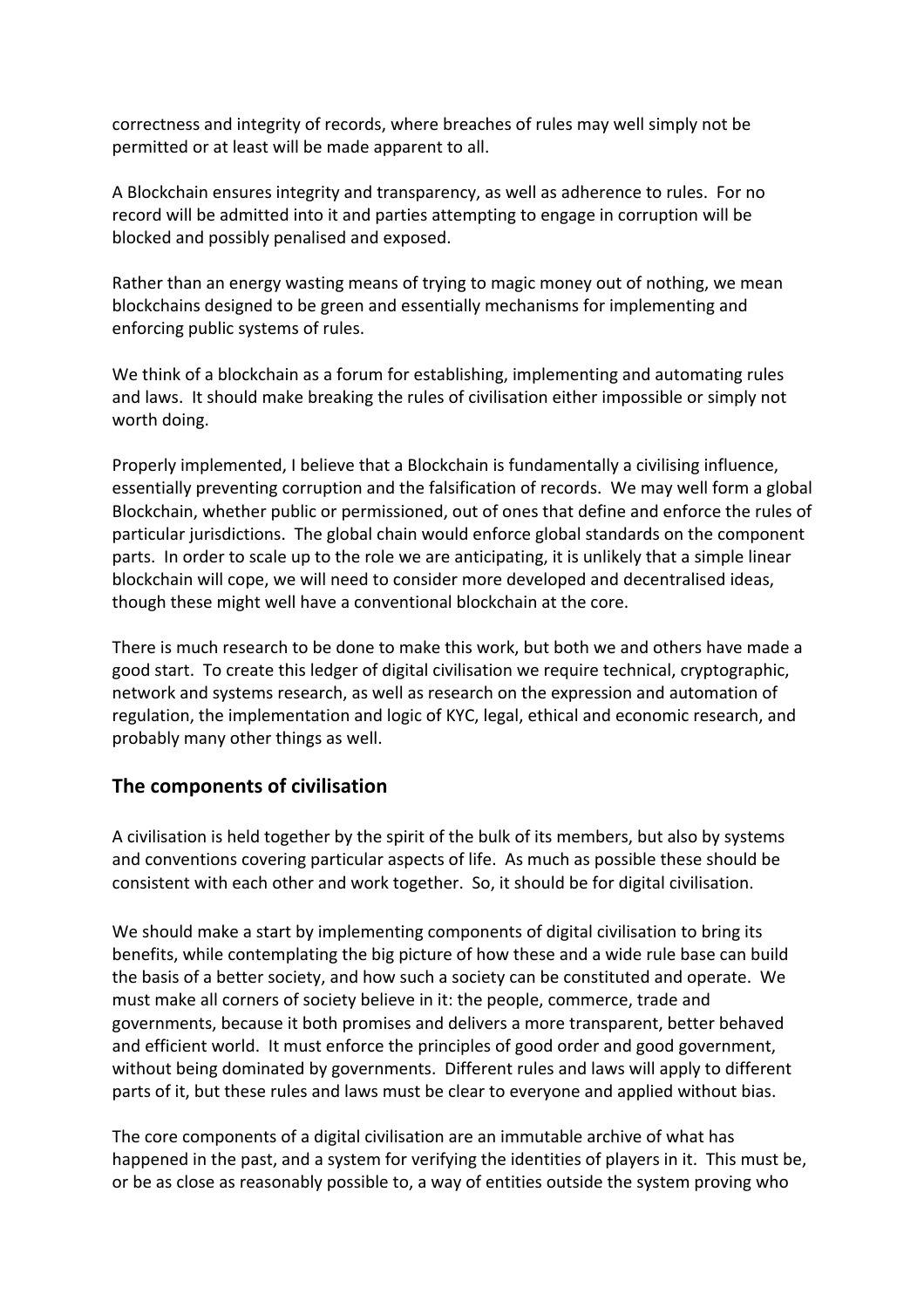they are and connecting them to their presence in the digital world. We would also expect it to define the assets and data owned by each of the people or organisations.

Having a single Blockchain or similar structure underlying the components of our civilisation will be a tremendous aid to their cooperation, as will common data standards or at least committed relationships between them.

There is no assumption that everything in the system is public, and the boundaries between public and private data and operation need to be carefully drawn, as do issues such as the jurisdiction and accountability of the parties. We think it unlikely that completely secret (even from legal authorities) assets will be acceptable: experience in both the digital world (anonymous digital currencies) and non-digital ones (tax enclaves and overzealous banking secrecy laws) illustrate this. These last examples also demonstrate that the rights of different subsystems, whether they are banks or nations, to create their own rules and privacy standards, should not be unlimited.

Initial components of the digital society will be access to and in many cases delivery of e-Government, defining the relationship between an individual and levels of government. Supply chains including specification, tendering, subcontracting, verification of supply and settlement represent an identified demand that can easily be incorporated into digital society, contributing to the elimination of corruption. Similarly compliance of tenders can be built into the rule base rather than being left to subjective judgement.

The Blockchain enables all sorts of distributed decision making, whether e-voting in any number of contexts, auctions, tenders and lotteries. It also allows us to create many types of markets and exchanges. Property registers can be created both for commodities and identifiable items such as individual diamonds and real estate.

We can implement licensing systems for people and organisations in performing roles; licensing software, digital media and IP. Such systems can monitor the use of licences to ensure compliance.

In many cases such a digital civilisation will be able to provide services more efficiently than traditional means, including the oft quoted examples of currency clearing, financial products and insurance. But such big changes will sometimes need to include roles for traditional players because of the need for expertise, financial resources and trust. In these areas disruptive providers may emerge, or established providers may succeed in adapting. Regulators such as central banks may encourage the adoption of the new digital technology for reasons of efficiency.

There are many potential applications in medicine, such as health records and research such as clinical trials.

#### **Ethics**

The applications above frequently require high ethical standards if they are to gain the trust of the public. We see now how individual data-based industries are criticised for their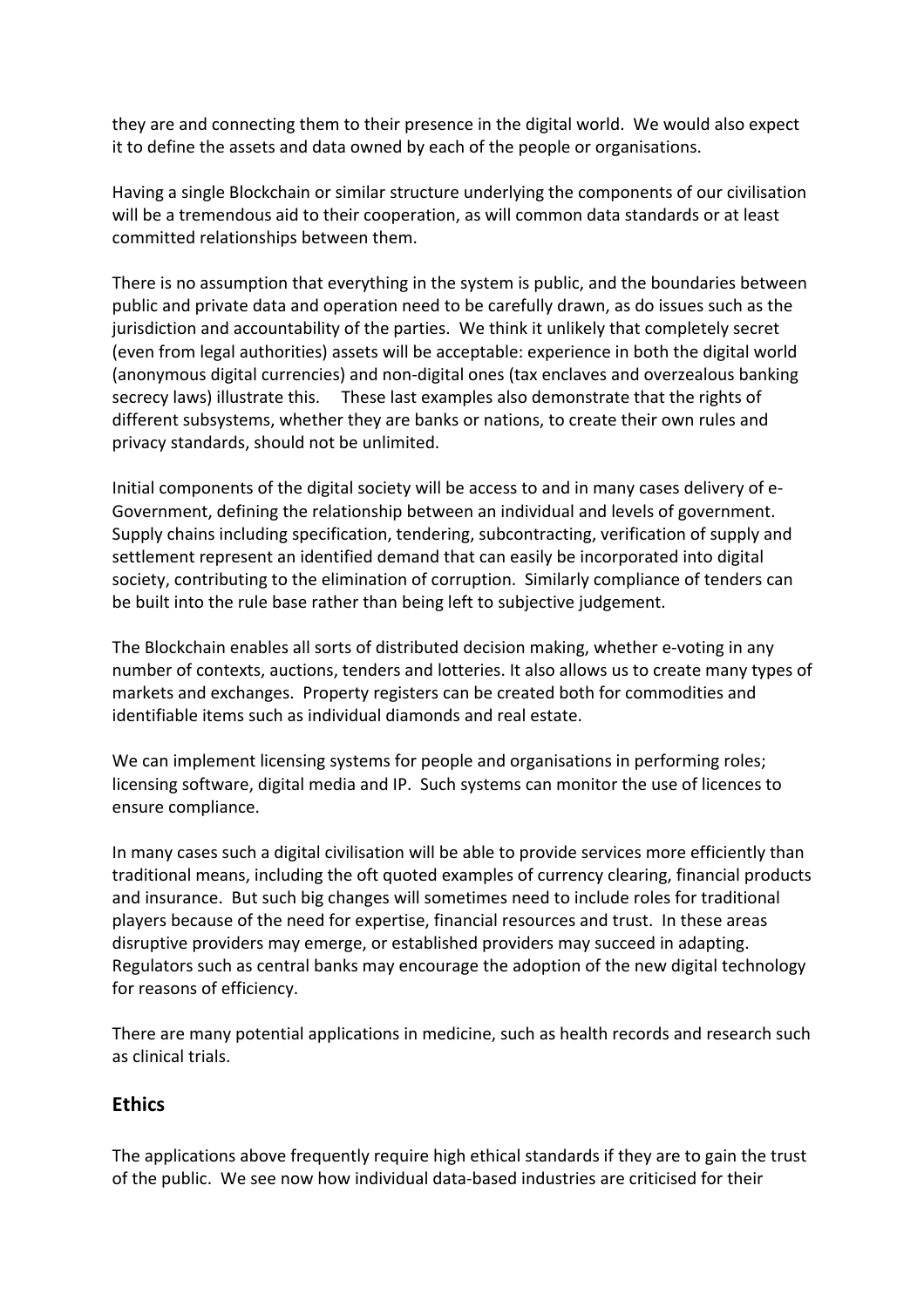actual use of data, their lack of security with it, or simply the opacity of their use of it. We hope that such issues can be addressed by building ethical principles into the collection and use of data. The digital civilisation can provide a common regulatory framework and thus greater understanding and confidence to all.

The same goes for other aspects of administration and trading. In developing digital civilisation we would expect a process of developing ethical standards and indeed demand for these. Of course the objective, as far as possible, would be to build these into the automated regulatory structure.

In defining the digital civilisation, one of the most important aspects is distinguishing between global principles that must be adopted by all participants, and ones that can vary from jurisdiction to jurisdiction. For example a method of data collection or analysis, such as face recognition technology, might be legal in one place but not another. A global principle must be to make such rules transparent, so in any place one must know just how this technology can be used. Even if facial recognition technology is not being used, is it legal to record photos and videos on which it might be used *later?* If facial recognition is illegal in San Francisco, then we might expect it to be illegal for images recorded in San Francisco to be processed in Dallas, even if facial recognition is generally legal there.

### **What does digital civilisation look like?**

If you are a real citizen, what is it like to be digital one in the world we imagine?

- Your link to it is provided by your identity, which is a closely controlled collection of information that you and possibly heavily regulated authorities have provided about you. Using it you will be able to prove who you are to other parties in digital civilisation without giving them this information.
- You can also share such information as you want to, but for protection of the individual there may be limits on this.
- In any context where you are giving such information or allowing parties to see or collect information about you, the permissions and possibly the collection itself will be moderated through a system that compares requested use with your own preferences, and hopefully records actual uses. Thus you are not constantly confronted with different formats and needing to read terms and conditions.
- It thus acts as a guide and helper for your digital interactions involving your identity or personal data, as well as policing the use by others of these things.

## **Principles of digital civilisation**

**1. Digital civilisation is technology in the service of humanity. Innovation is required in technology, economics, government and ethics. It should respect society and the rights of the individual.**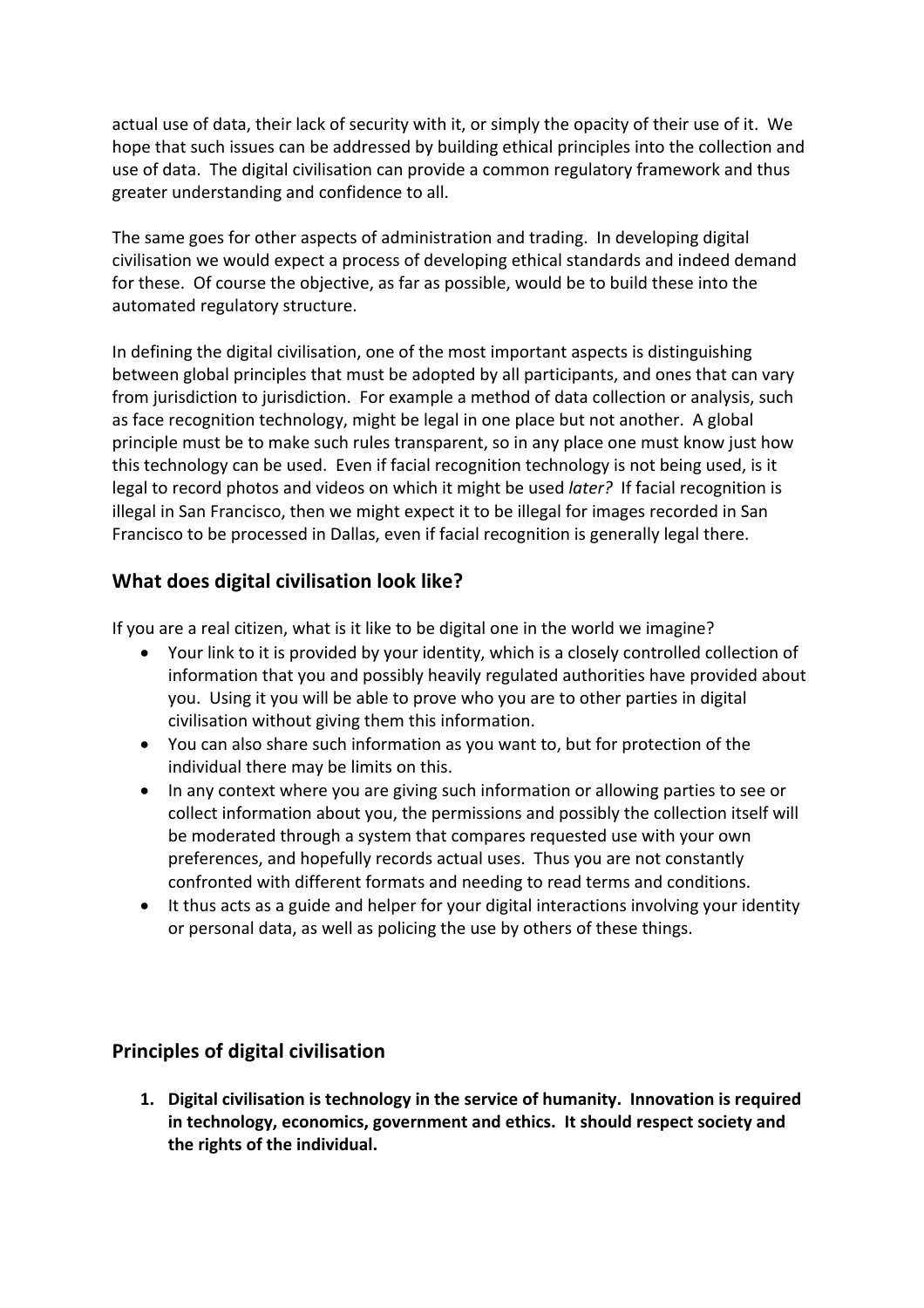- **2. Technically speaking, it is implemented on an enormous collection of organised data, contracts, transactions and assertions, to which any participant can contribute. The evolution is governed by rules.**
- **3. Rules are public, clear and ethical. The rights of organisations and nations to draw up and modify rules are themselves public, clear and ethical. Thus rules are themselves subject to rules, such as not contradicting basic rights.**
- **4. Adherence to rules should be easy to verify: where complex calculations on state are required, the Blockchain (i.e.. collective decentralised architecture) maintains sufficient of these calculation to make individual checks easy.**
- **5. Transactions are permitted if and only if they satisfy all rules that apply to them, which may vary with the jurisdictions of the parties and items involved.**
- **6. Data and its provenance are readily verified. Our aspiration is that all organisations collecting and dealing in data adhere to the principles of digital civilisation.**
- **7. Personal data other than basic identity is private, and the owner can control and monitor its use: we believe in the principles of GDPR and truly informed consent.**

In the next two chapters we expand on two other wonderful applications of blockchain as a vehicle for trust and integrity that build on the above.

# **Chapter 2: Making Regulation Sexy**

## **Introduction: the need for regulation**

Properly regulated finance, government, companies, healthcare, and both service and manufacturing sectors are the core of society. But regulation is normally seen as boring and cumbersome, an unwelcome encumbrance on everyday life. In this paper we argue that good regulation is essential, and that efficient automation in a trusted environment can overcome many of the drawbacks. I further argue that by moving regulation into a coherent technological space and making them intellectually satisfying we can attract new and positive attention to the subject.

The present chapter is a continuation of my digital civilisation concept, giving more substance to what it says about the implementation of regulations and laws in a world run by a decentralised digital framework. The regulatory framework described here would make sense in less ambitious projects as well.

#### **Some well known examples**

First let us discuss some failures of regulation, and places where more and better regulation was required. Note that in the following I am giving my personal opinions rather than claims of definite facts.

#### **737 Max flight control.**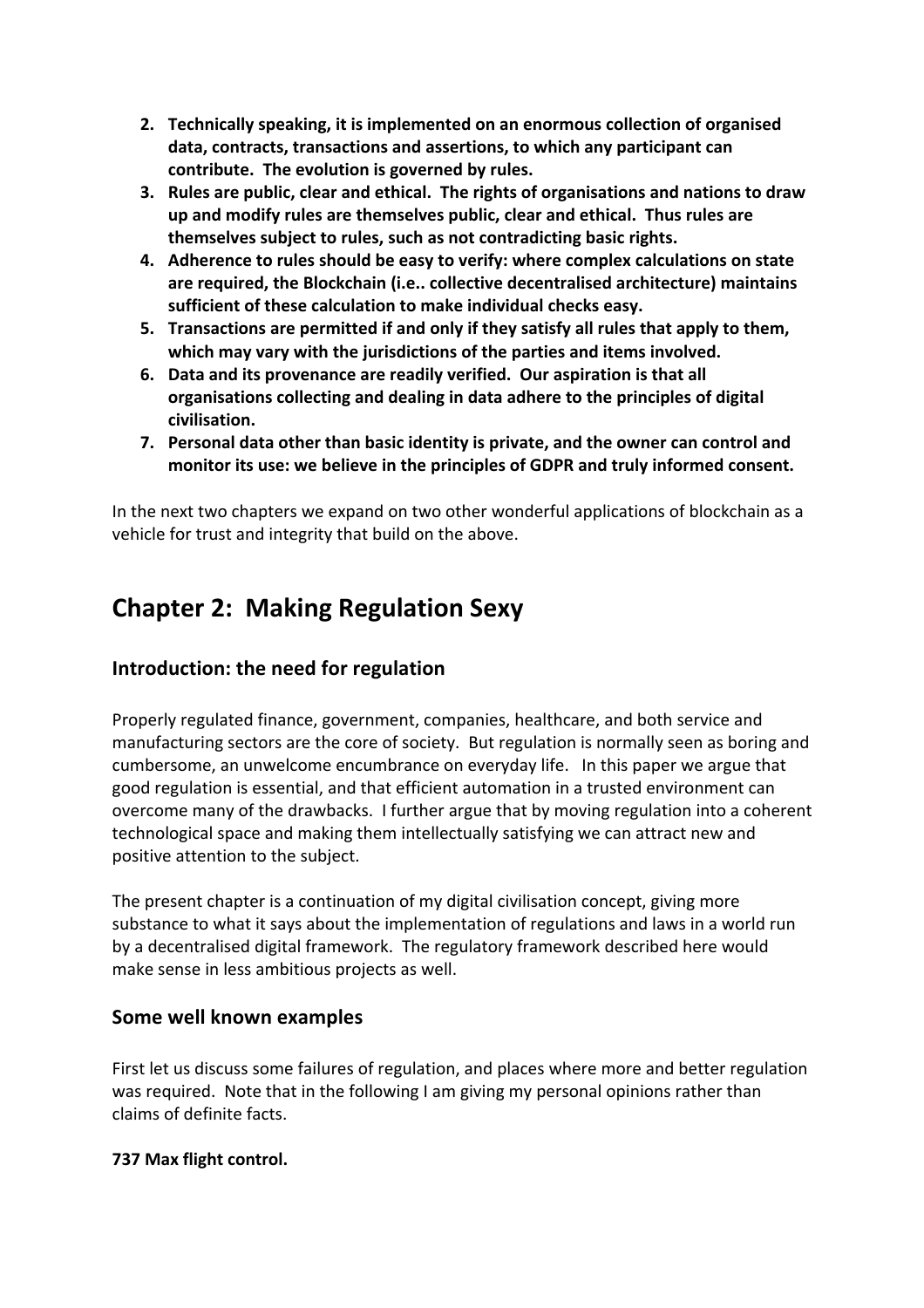It is widely asserted that the 2018 and 2019 crashes of this aircraft were closely linked to an automated anti-stall feature of the flight control activating because of erroneous data from a sensor. It seems quite remarkable to me that a system in which the failure of a single sensor could cause a crash was certified. I cite

- 1) The well documented crash of an Air France flight in 2009, where a faulty sensor was a major factor, ought to have alerted regulators and manufacturers to this danger.
- **2)** Fault tolerance, including multiple redundant processors, is a well established principle in avionics: it was obviously not applied properly here. I was involved in projects with the UK and US defence sectors from the early 1990's on involving the creation, specification and analysis of fault tolerant systems, and the analysis of legacy systems and combinations thereof for fault tolerance. In many cases these exercises were undertaken to establish that the systems concerned met regulations for release to service. Of course my specialisation was proving safety (under defined fault assumptions) by formal verification, but if that had not been available the analysis would have been dome by rigorous code inspection and testing regimes. I am at a loss to understand why similar verifications or systematic studies were not done here, or included in regulations. An outline of the procedures and regulations under which much of this work can be done can be found at **https://assets.publishing.service.gov.uk/government/uploads/system/uploads/att achment\_data/file/27552/WhiteBookIssue3.pdf**.
- **3)** A document which I identified on structuring assurance cases treats no-single-pointof-failure as its first example. **https://scsc.uk/r141B:1?t=1**

#### It is alleged

#### **https://amp.theguardian.com/business/2020/mar/06/boeing-culture-concealment-fatal-737-max-crashes-report**

that there was too cosy a relationship here between manufacturer and regulator and a greater emphasis on costs than on safety by the manufacturer. This example demonstrates that regulations themselves, such as fault tolerance and the principle that no single (or perhaps greater) sensor failure should have a significant effect on the aircraft, should both be public and publicly certified (with full audit trail) as part of certification. While such work may be done by a manufacturer, we should not have to trust the manufacturer to know we may depend on the results. (See the section on Personal reward below.)

The lessons to learn from this case are that the public need to trust the standards imposed for safety critical infrastructure, whether aircraft, cars, bridges, self-driving vehicles or medical equipment, and that the said standards are actually being imposed accurately.

As with other cases of regulated systems there is a clear tension between the legitimate need to keep many aspects of the system secret and data and proprietary, against the public interest in knowing that the said material is fully compliant. We will discuss this later.

Both this case and the Deepwater Horizon oil spill **https://en.m.wikipedia.org/wiki/Deepwater\_Horizon**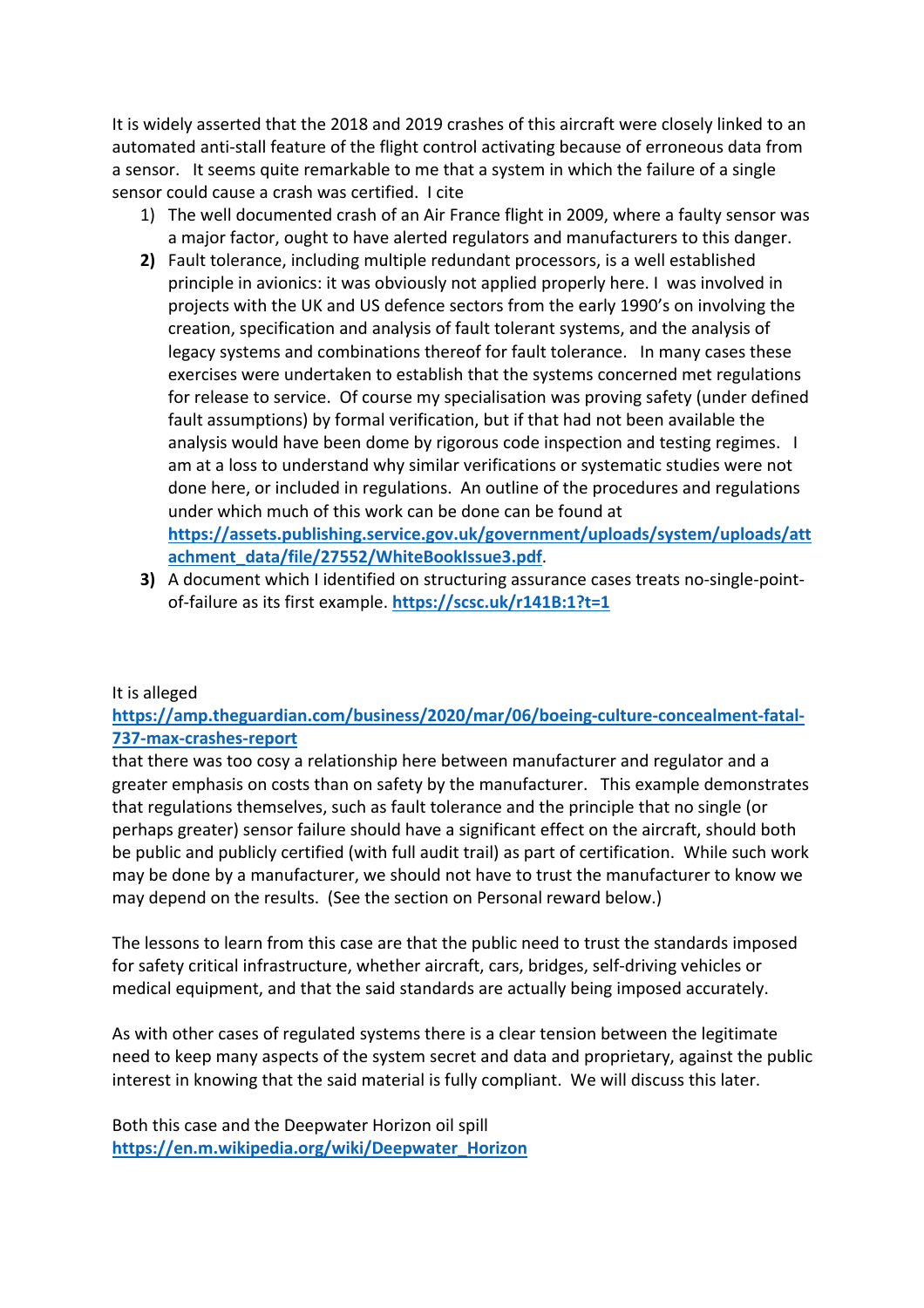where there were also issues of regulation and compliance demonstrate perfectly how not paying proper attention to regulatory processes, supposedly in pursuit of profit, can lead not only to human tragedies but to corporate meltdown. Note my analysis below on **personal reward.**

#### **Sudden failure of audited public companies**

In recent years a number of large UK companies (e.g. Carillion, Patisserie Valerie) have failed **https://en.m.wikipedia.org/wiki/Carillion https://en.m.wikipedia.org/wiki/Patisserie\_Valerie**

Of course this has gone on at many times in many places, and often as in these cases investigations call into question the quality of the statutory audits that had happened for the periods leading up to the collapse.

**https://www.theguardian.com/business/2019/feb/01/decline-in-quality-auditors-facescrutiny-over-string-of-scandals**

It would be better if audits and the rules applied could themselves be audited, particularly when problems surfaced. Hopefully if this were possible it would place more pressure on audit professionals to conduct audits thoroughly, and allow better rules for risk assessment to evolve. Transparency and adequacy of process are vital.

The suspicion always is that audit firms develop too cosy relationships with their clients, so the more transparent and externally verifiable an audit is the better. Of course exactly the same was said about the relationship between FAA and Boeing. We can be sure that the only cases that reach the public consciousness are those where these failings lead to catastrophe, and that there must be many more cases where unreasonable risks are taken but these fail to materialise.

It must be demonstrable that the auditing of compliance with regulations is done fairly and for the benefit of the world at large, rather than simply for the benefit of the entity being audited, or indeed (in the example of when an outside party imposes an audit) for anyone else specific. Again we need to be conscious of the need for confidentiality.

#### **Financial crashes because of wrongly assessed or disguised risks (e.g. 2008)**

Banking and market regulations, on a macroscopic scale, clearly failed badly in the great market crash earlier this century. Others have analysed the background to this in great detail, for example

**https://corpgov.law.harvard.edu/2010/11/20/the-financial-panic-of-2008-and-financialregulatory-reform/**

**https://www.thebalance.com/2007-financial-crisis-overview-3306138** The main causes here seem to have been

1. The willingness of US institutions to lend money that the recipients could not afford. In doing so they breached what seems to be a basic regulatory requirement: quite aside to the damage done to the mortgagors, they were not pricing in risk.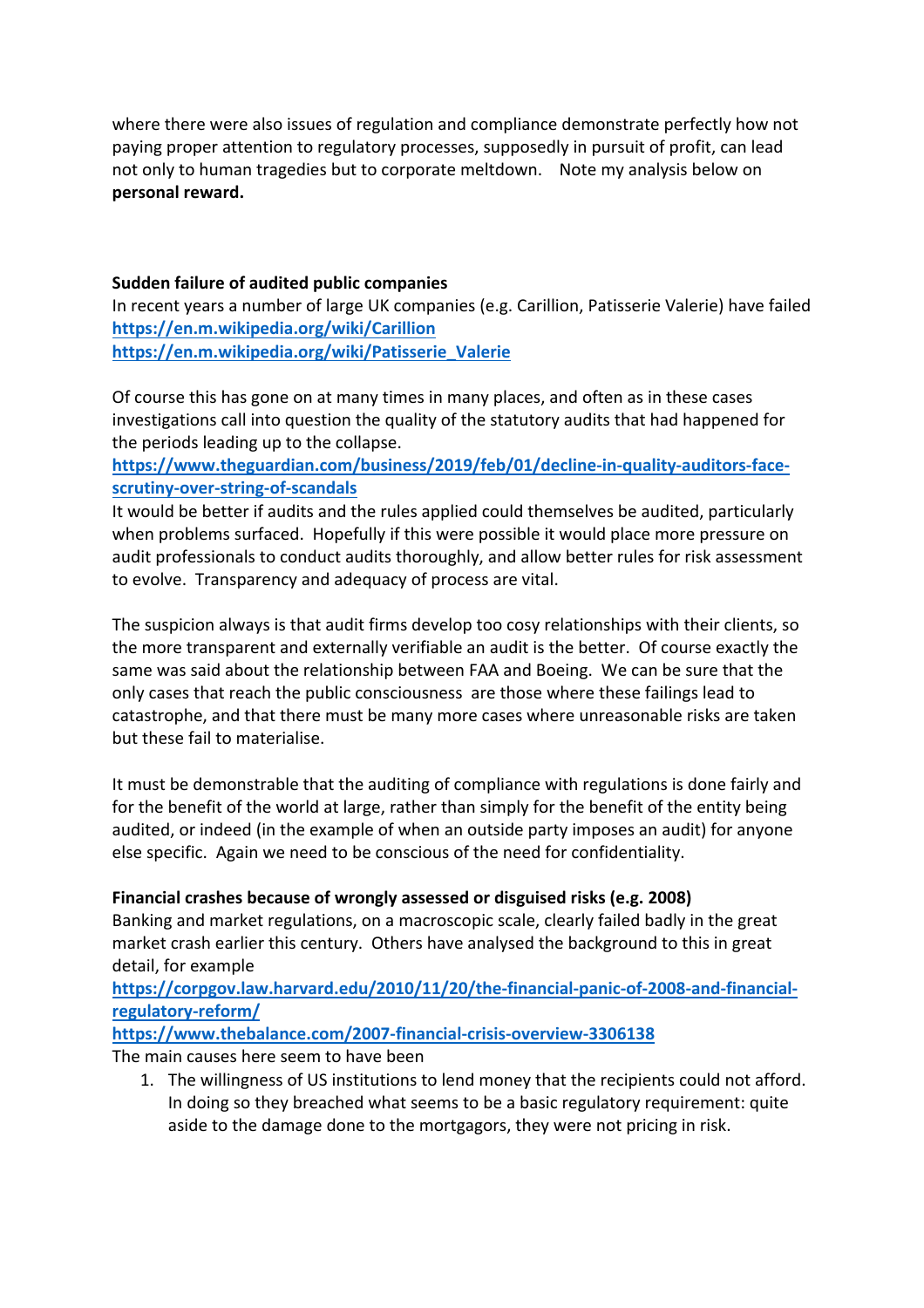- 2. The fact that the said institutions were then able to package up and securitise such loans and derivatives based on them in such a way that disguised the underlying risk from the purchasers of the securities.
- 3. The role of the US government-sponsored companies Fannie Mae and Freddie Mac in creating false confidence **https://www.investopedia.com/articles/economics/08/fannie-mae-freddie-maccredit-crisis.asp**
- 4. False assumptions about the independence of risks: if you toss a thousand coins the laws of large numbers give you high confidence in the distribution, but a thousand mortgages lent to stretched people sensitive to the same dip in the economy, leading to a crash in property values destroying mortgage security, will not behave independently.

There appears to have been failure on the part of regulators to ensure that risk was properly modelled or communicated to purchasers of securitised loans, aside from an overall over adventurousness in lending and insufficient capital reserves. Certainly banking regulations and oversight changed rapidly after the crash.

I regard it as a failure of the regulation process that the risks involved were not apparent to either the central banks or the purchasers of securities.

# **Discussion**

These examples and more have given rise to discussion of the nature of regulatory regimes. **https://www.regulation.org.uk/key\_issues-regulatory\_failure.html**

The above link also quotes further examples. Of course it would have been far better if such failures had been avoided or discovered before they caused disasters: a cynic might regard fixes subsequent to them as fixing the stable door after the horse has bolted.

## **The risk of personal reward**

A possible factor in all the cases I have quoted is a misalignment between the interests of a company and the personal interests of the people in the companies who make crucial decisions. If traders and CEOs can make enormous personal gains from increments in profits but no personal losses if they go horribly wrong then it is understandable that some of the situations I have described have arisen. An analogy might be a hedge fund manager whose contract gives him 10% of his customers' profits but 0% of their losses. If he then puts his whole fund on the favourite in a horse race, and perhaps other funds on other horses in the same race, he has a wonderful strategy for himself, but a terrible one for his investors.

Similarly, if a company's CEO can double its profits and hence his salary by paring back safety measures in a way permitted by patchy regulation or inadequate regulators with only a 10% chance of suffering a catastrophic failure during his tenure, there is the serious chance that he will.

It may be close to impossible to remove this asymmetric reward strategy, so effective and soundly based regulation is needed to prevent corners being cut on safety in pursuit of profit or traders using investment strategies whose risks have not been properly assessed.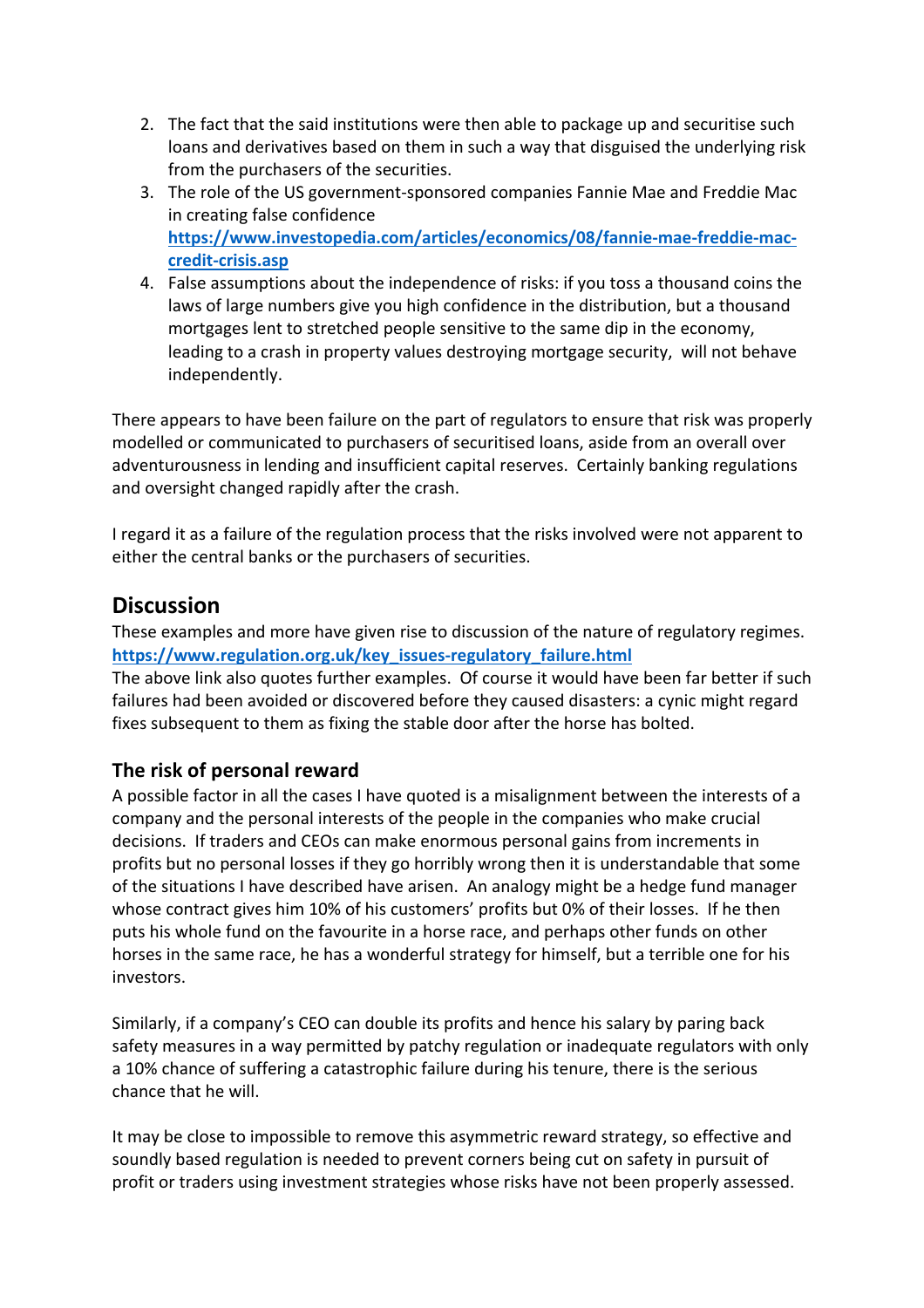### **Desiderata**

I argue that several things must be achieved to make regulation work better:

- 1. Regulation must more much higher up the consciousness of the people at large and of those working at various levels. Its role must be understood and fully embraced. It should be seen as an enabler rather than a mass of red tape.
- 2. Regulations themselves must be understandable and justified. They should be public and open to comment and debate, just like academic research.
- 3. They must demonstrably be applied accurately, fairly and universally. It should not be possible to use power, money or contacts to obtain lenient treatment
- 4. The process of checking regulations must itself be open to audit.
- 5. While there must be sufficient regulations to eliminate unacceptable risks and behaviours, they should not be unnecessarily onerous or heavy handed.

Above all, regulation must be seen as important and fashionable. A career in regulation should not be seen as obscure and boring.

We can make this possible by providing a technological framework which makes all of this possible. The technology can make the fairness, transparency and audibility automatic, and by bringing the excitement technology of to the subject.

#### **Why blockchain?**

Blockchain is a technology that allows data and actions to be recorded with complete integrity: there is no doubt about what was said or done, when this happened and who did or said it. This is perfect for establishing the facts that are subject to regulation, and exactly what has been done to check regulations, by who, it can also record the regulations themselves and what process is required to verify them.

A single blockchain can straightforwardly contain this diversity of information. In some domains the things to be regulated can be completely be recorded or contained in digital form in the chain: for example the transactions in a digital bank, or data and accesses to it. Other things particularly well suited to recording in them include (stages in) processes that are performed digitally, rules, regulations and their evolution, access control policies and actual data accesses as well as edits and modifications.

In others, including stages in processes that are performed in the physical world or record human judgements, we can specify what representations of the regulated object have to be registered in the blockchain, be it a design, process, opinion or object, and how inspection, testing or similar are recorded.

By publishing records of what is done, the standards it is expected to satisfy, and the verification process in the immutable and timestamped blockchain, we can hugely increase confidence in what is done. By opening up regulation and the process of it to public examination we should be able to eliminate the unnecessary and spot weaknesses.

We can make it both the culture and the requirement of the blockchain that a high level of scrutiny takes place, hopefully eliminating the possibility of inadequate regulation.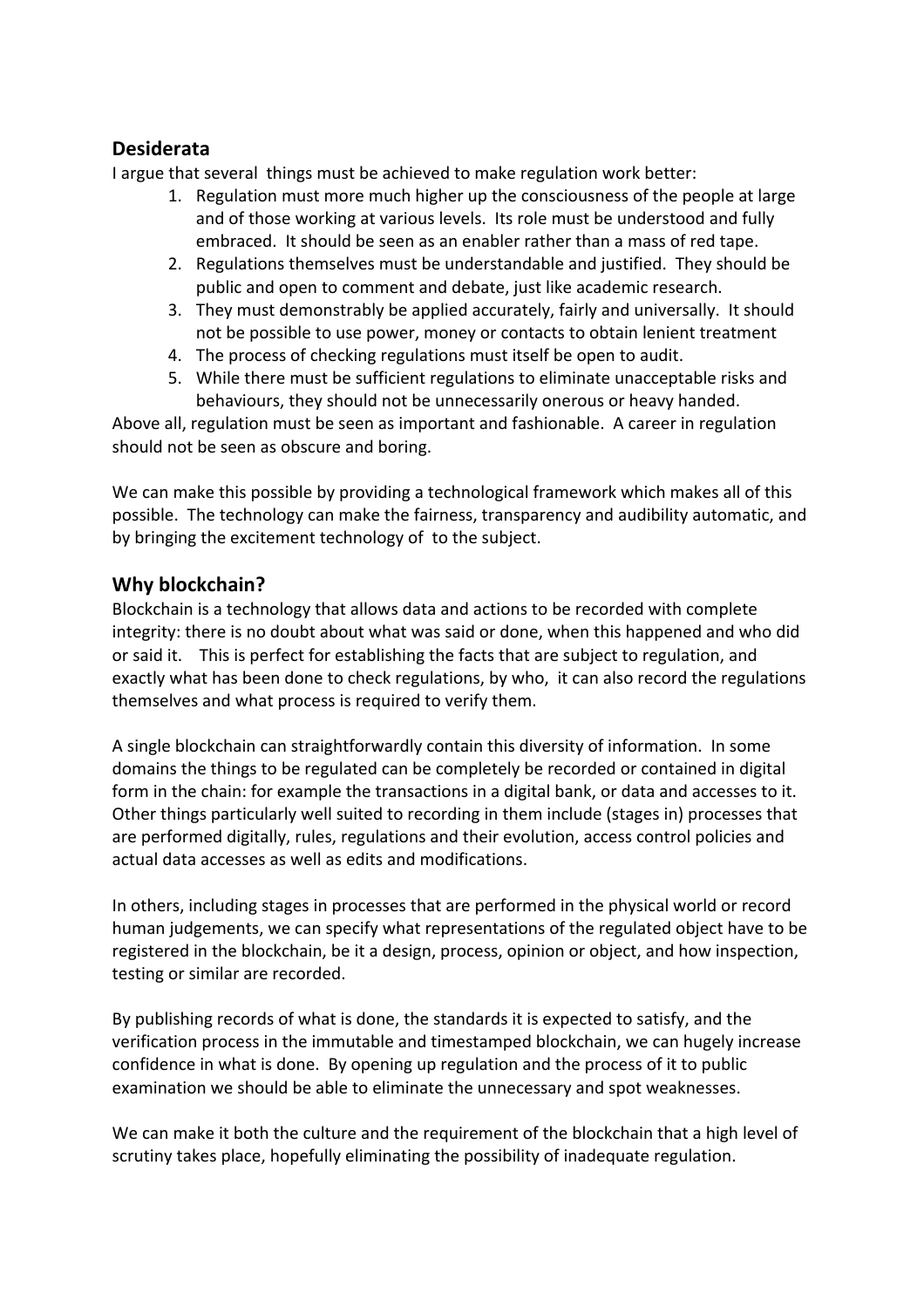There are issues of privacy that we will need to address later, but as a general rule I would expect that regulations themselves and their evolution will always be public.

#### **Privacy with integrity: the power of hashing**

Two arguments are frequently levelled against blockchains: one cannot keep data secret on them and you cannot delete things from them. In fact it is not difficult to do these things using encryption and/or cryptographic hashing.

Note that privacy and deletion of data (especially personal data) is frequently the subject of regulation itself. It would therefore be perverse to use a data storage technology that did not permit them.

A cryptographic hash gives a digest of a value v which, if it is placed in a blockchain (probably signed by the originator A) represents a commitment to v that is irrefutable and undeniable by A. However, provided the hash is made of a salted version of v (i.e. combined with a random addition), v is not revealed by its presence on the chain. It can still be made public by a link to an off chain location (or more than one if appropriate, with the salt used for it so its equality with the committed value can be verified). To delete the item, the target of that link can be removed.

The use of cryptographic hashes has the advantage that it reduces the size of what has to be recorded to a small number of words, no matter how large the things being committed is such as a scan, photo or video.

Of course encrypted data can also be stored in a blockchain, which will ensure that it is always available to someone who knows the key. Depending on the circumstances this does not necessarily commit the underlying value v: if not that is not satisfactory a cryptographic hash of v or the key is required too.

Of more interest is the combination of the two: using a compact representation as a hash in the chain, combined with a pointer to an encrypted copy being stored elsewhere. It is probably better, in fact, to store the combination of an encrypted copy and a hash of the original in the off chain location, and a hash of this combination in the chain.

Of course where data is stored encrypted either on or attached to a blockchain, it is not accessible to regulators or anyone else unless they have the key. So how encryption keys are managed is a vital part of any such use. In effect they can pass data around by communicating the relevant key, but cannot manipulate the contents of the data.

#### **Elementary regulation in blockchain**

In this section we examine what can be achieved when using a blockchain for regulation without further technology beyond what we have already discussed.

There is a great deal to be said for storing a complete regulatory environment in one blockchain: regulations themselves, including the regulations surrounding auditing,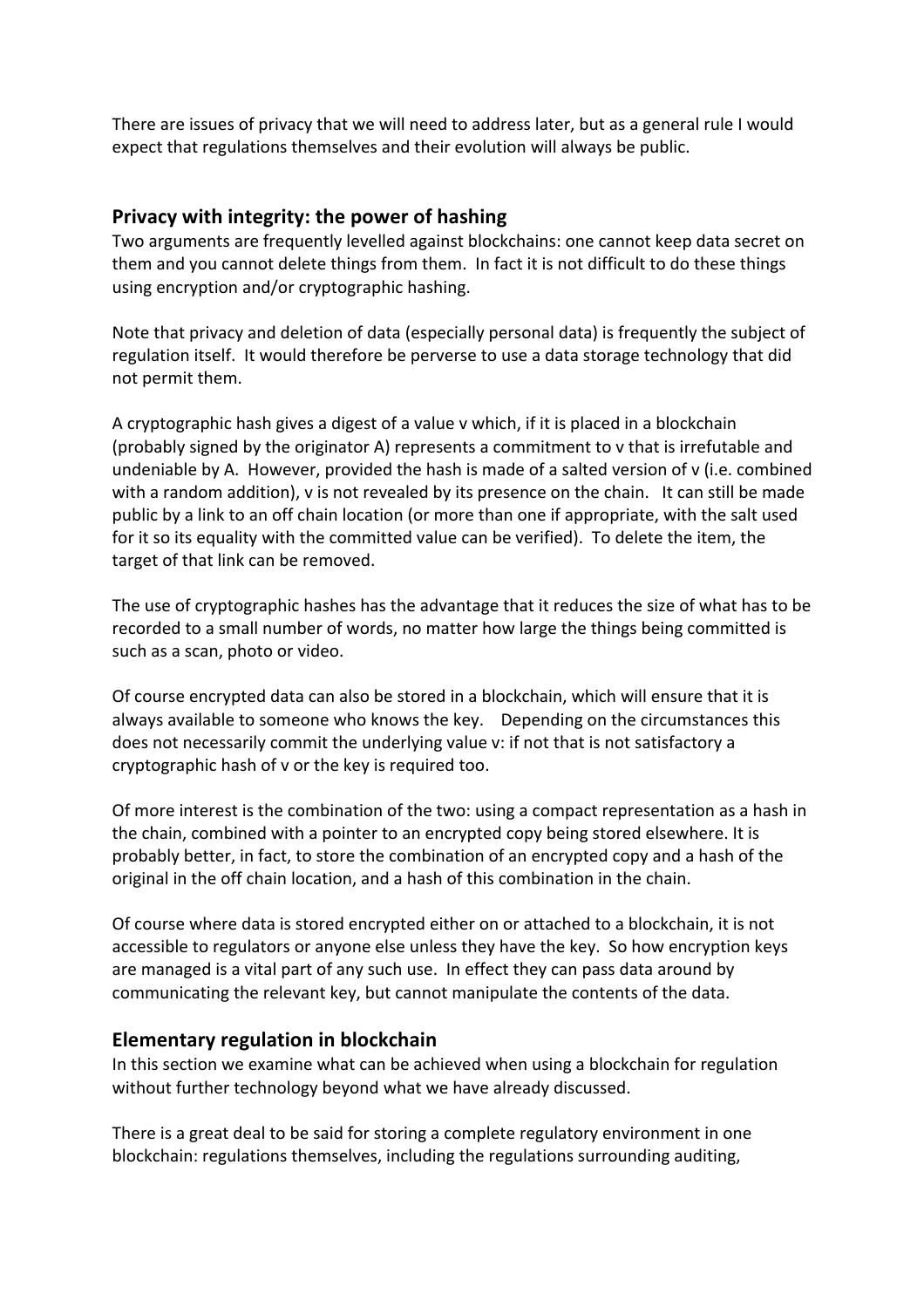representations of the things that are being regulated, and the records of auditing and regulatory checks being done.

Consider the case of standard financial auditing. We would expect that the company being audited would ensure that its own financial records were linked to the blockchain in a timely fashion, together with supplementary documentation required to support the audit process, including its side of interactions with the auditors and relevant authorities. The auditor would be given access to the keys and would be expected to include substantial records of what it has done and examined and how this choice meets the requirements on it. Such records (which would probably also include the key to the company's records referred to already) would themselves be encrypted with the key either known to a central regulator or in the hands of an escrow service which reveals it to the regulator in response to legitimate requests. Or the key might be split between several services to ensure only legitimate access. The key would presumably also be known to the audited company.

There might be interesting questions about who has custody of the off-chain data, encrypted or otherwise, and under what circumstances it can be, or must be deleted. Is it permitted or perhaps compulsory to replicate it, largely relating to GDPR regulations and similar? Should depersonalised copies of data be kept and what regulations pertain to these? I have never believed that keeping personal records intact but changing name, address and DoB is remotely sufficient.

The main output of a financial audit would usually be public, as annual report and accounts plus audit report, and therefore placed publicly on the blockchain or securely linked to it. (There may be a more detailed private one.) Of course audit reports for investigatory purposes might not be public. In any case an audit report could now contain links to evidence on the blockchain.

It would be natural to place other material relevant to compliance on the same blockchain such as accounting standards, audit and disclosure rules and changes to these.

Whenever data is stored, particularly long term, care should be made to record data standards and other metadata.

With this model the process of accounting and auditing would be very similar to the current world, as would be the underlying model of trust. The blockchain would add to this trust by greater data integrity.

#### **Automating Regulations**

All we considered above was a new way of handling data relevant to existing audit processes. There are clearly opportunities to define data formats for the data that is regulated, the process of deciding whether they are satisfied, and turning the regulations themselves into programs that decide them.

Many banking regulations, which define when a transaction is legal, what sort of checks are necessary on individuals to hold or transfer assets, the reserves that must be held by banks themselves, are amenable to determination by a combination of logical computation and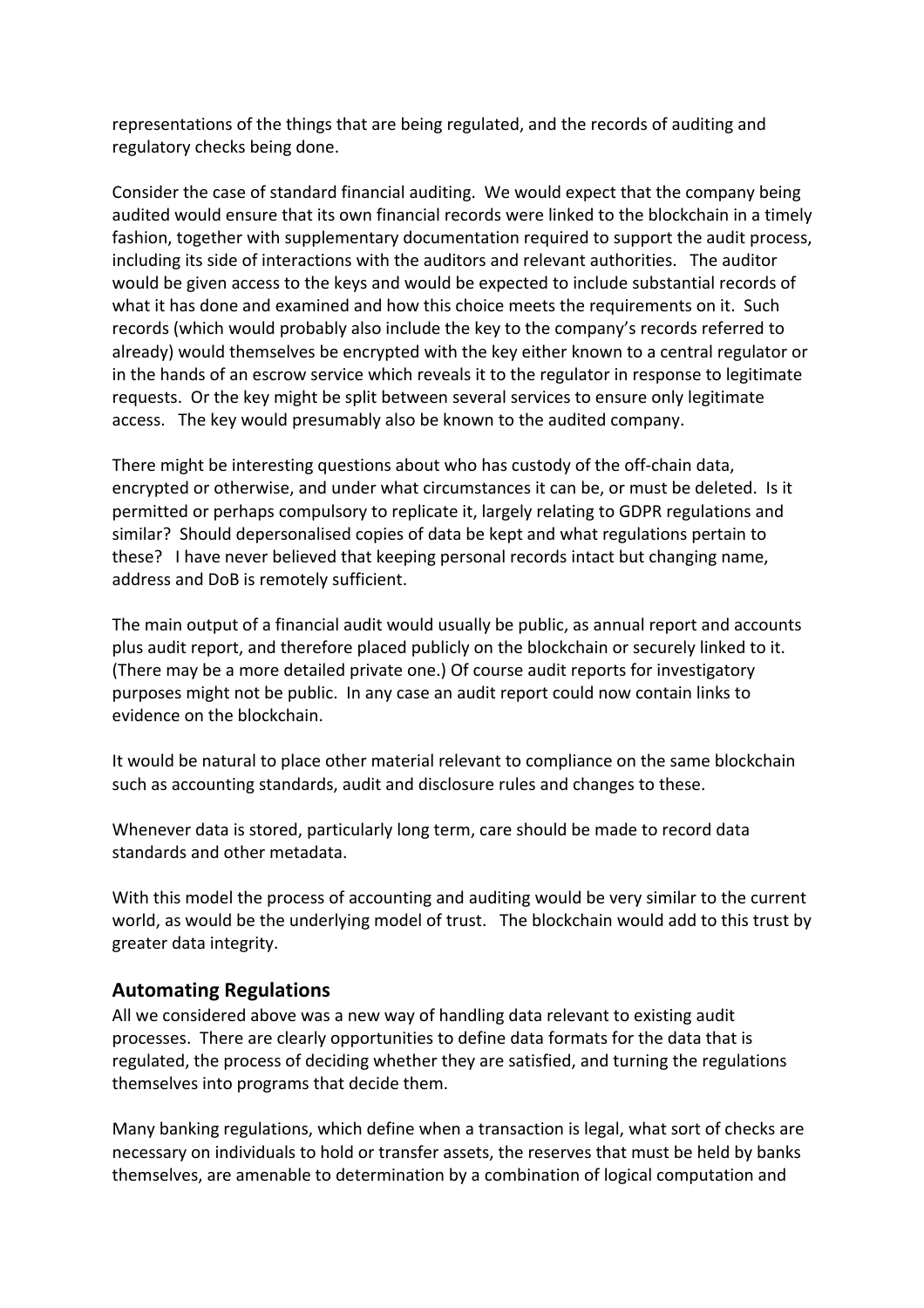calculation: given the information that the bank holds about itself and its customers, the active regulations etc, it can run a computer program to decide whether or not the regulation holds.

A bank is, however, accountable to its customers, its regulators and the community at large for its adherence to regulations, so it is not enough for it to satisfy itself that it is applying regulations properly. The same goes for many other regulated entities.

Of course that is the standard function of audit: a trusted third party (usually chosen by the audited) from amongst agencies trusted by regulators to carry them out) goes in an checks that regulations have in fact been followed. That process is, however, anything but real time and, given the examples above, does not appear to be fool-proof. Banks typically have internal audit and/or compliance teams. My nephew's first function on working for a bank was to create spreadsheets that tested each day's transactions for compliance, so only just post hoc.

Of course there is no reason why a bank or other organisation's own systems and software should not continuously monitor regulations, and clearly they frequently do. What we would like is a reliable and accountable way to reassure other stake-holders and the world at large that this being done and that the outcome is satisfactory. This is a matter of the quality and completeness of the monitoring and the trustworthiness of whoever is doing it or takes responsibility for it, with clear issues arising about privacy.

In terms of integrity of process and data blockchains have the same advantages as previously: the programs ensuring and checking compliance can make entries stating what they have ensured for what prior states of that chain.

#### **Delegating trust to machines**

In the previous sections we were using blockchain to make the existing regulatory system more transparent and trustworthy by ensuring that processes can be checked unambiguously and records cannot be tampered with. The various parties involved all use a reliable and trustworthy system for keeping records. One of the most important tensions is between privacy and accountability: if A is conducting a regulated business involving private data then whoever (say B) is auditing its observance must be trusted not to misuse that data and must be trusted by all to do the correct calculations. This problem grows if we expect B's work to be checked, for example by replication of its work.

This illustrates a familiar tension in security: in an environment where agents are not absolutely trustworthy, replication of calculation is good for ensuring that the correct result is returned. It is unlikely that multiple agents will all be bad and agree on the same wrong answer. On the other hand the chance that one of the agents misuses or gives away the secrets increases steadily with the number of replicated verifiers.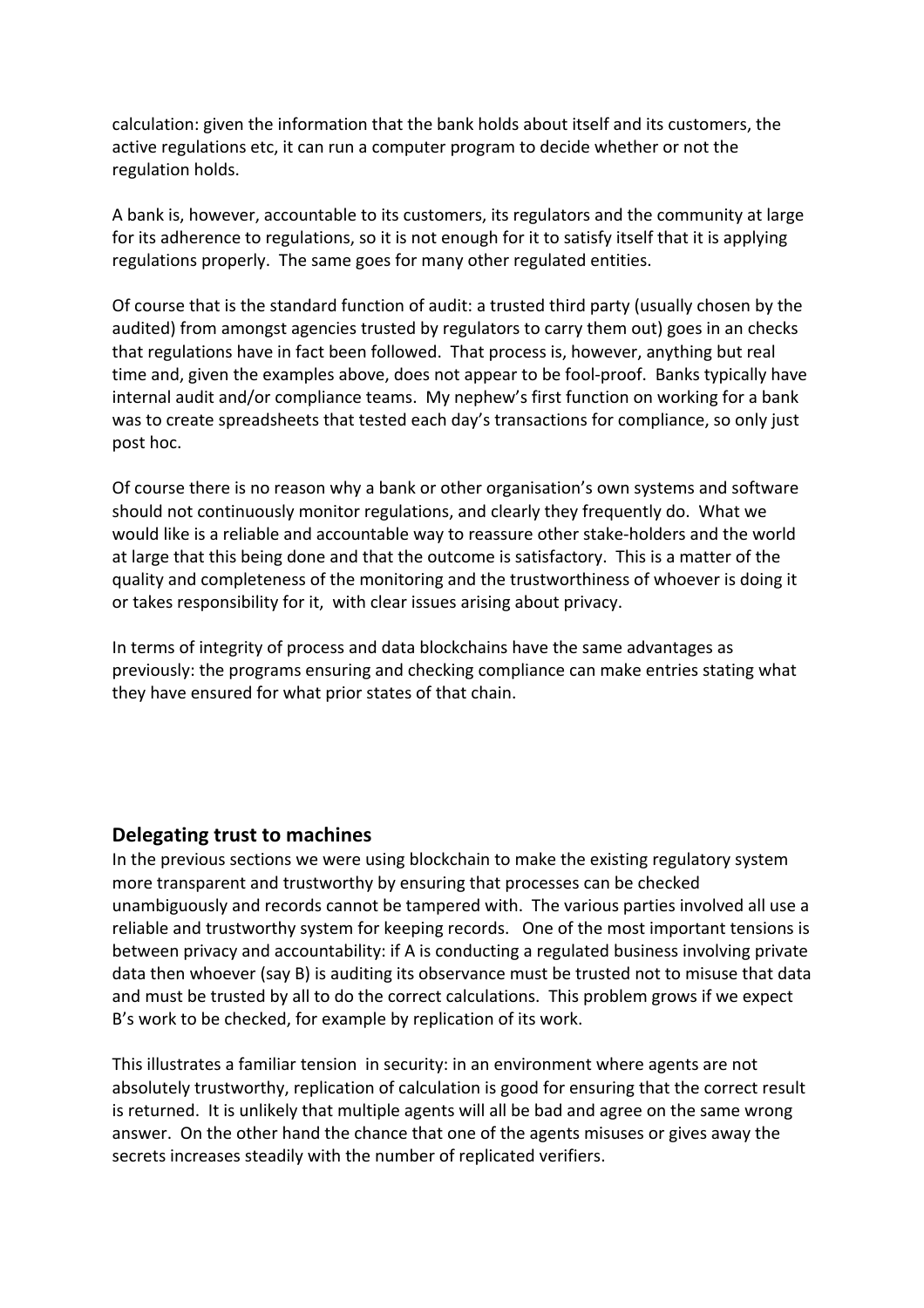There is also the tension that there is frequently a suspicion that auditors may be partisan, for example towards those who choose or pay them. Depending on the jurisdiction it may or may not be permissible for auditing firms to market other services to their clients, which it is argued may well amplify conflicts of interest.

#### *A novel technology should be able to help us to overcome this paradox, and indeed to ensure professional standards in a variety of areas.*

Imagine a computer chip that can prove to its user (even one who has no physical access to it) what it is: it is a particular model of processor created by a specified manufacturer. It may well be able to prove more about itself such as its location. Furthermore it can attest that it has performed a particular calculation using a program that is known to the observer. If required it can decrypt the data it reads and re-encrypt the results (including further data it may store for itself and others to read). Its owner is unable to extract data from it. Then if it is running a program that is certified by a regulator and verified to carry out regulatory inspections and to protect data privacy, then everyone should trust its results provided it can be proved

- 1. That the correct data was used.
- 2. That the protocols for data transmission and key management used to communicate with this Trusted Execution Enclave (TEE) are secure.

The natural way to ensure the first of these is with a blockchain or similar: it can be proved that the TEE was proving the data that is agreed by everyone is the true record. The second is simply a matter of security engineering. A possible solution to the second problem is to ensure that there is a regulatory TEE (meaning one with access to the necessary programs for regulations) within the secure systems of the regulated party.

There would of course have to be very clear rules about the handling of data by the regulator TEEs (let's call them RTEEs), that would be built into the programs they run.

TEEs are a rapidly developing technology whose security is being both developed and probed by researchers. TBTL has a very rare level of expertise both in the theory and practical aspects of TEE security and of developing systems for them. Both SSC (OxHainan) and TBTL have identified RTEEs as a core topic for research and product development.

TEEs are very useful in virtually any decentralised context where mutual trust between parties is an issue, including blockchains themselves, identity management and KYC, and the execution of smart contracts. This is especially true for ones where data is intended to remain private. In this paper we concentrate on regulation,

#### **What is risk?**

Much of regulation involves attempts to limit risk. Looking at our three initial examples:

I. It is clear that regulations or their applications failed to identify that the risk of a disastrous misbehaviour was far too high. Clearly with real life machines operating in the real world there are risks of component failure, bad weather, bird strikes etc. One of the main functions of regulations in this area is to ensure that despite such risks the likelihood of a disaster is acceptably low, namely close to zero.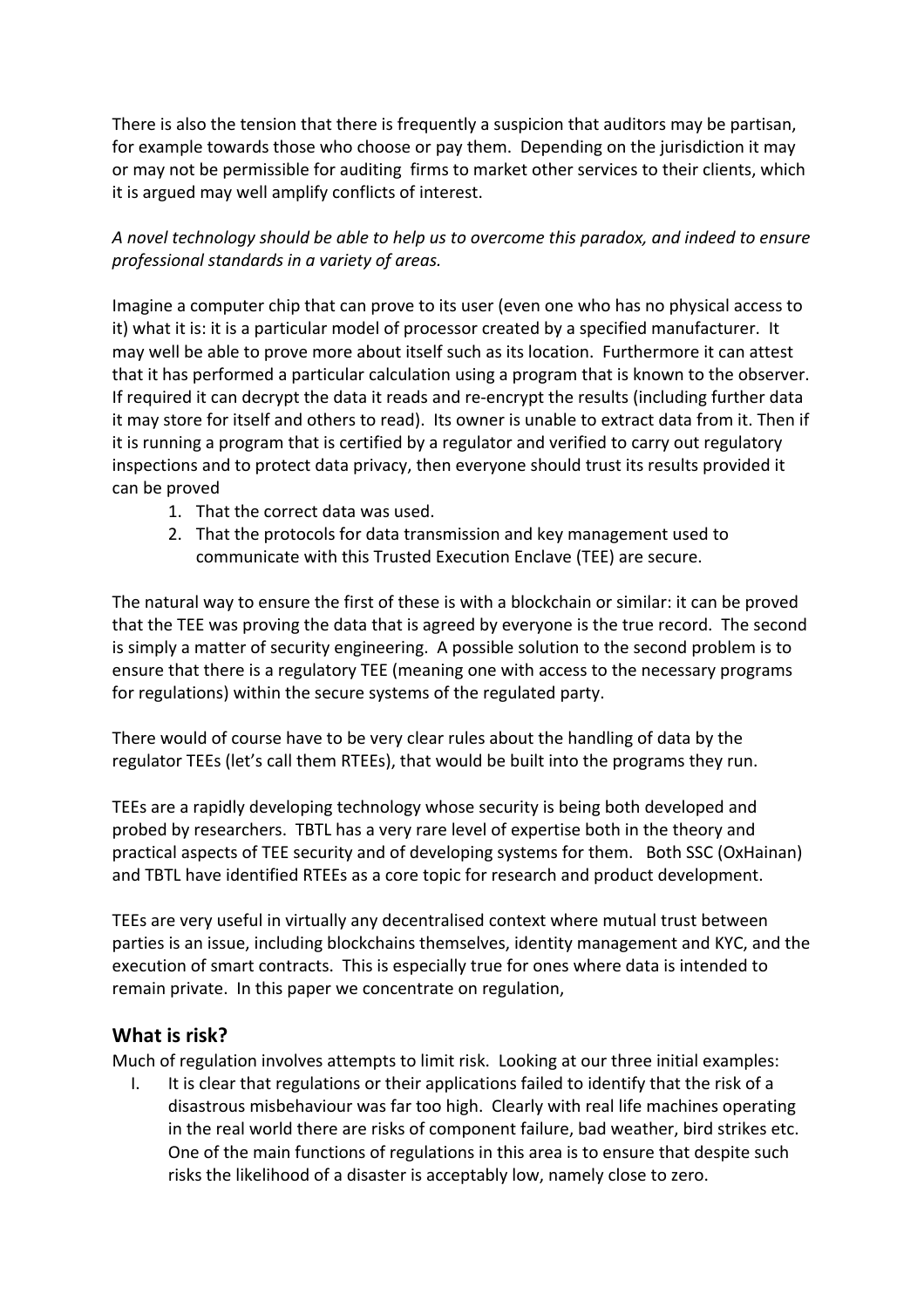Thus stringent testing and verification are typically specified for software, and typically redundancy for many electronic, computing and physical systems.

- II. In financial auditing there is implied risk assessment in judging the likelihood of debts being paid. There are risks in the audit process itself: sampling transactions to investigate in depth and setting "materiality" thresholds that are not disclosed to accounting personnel are both methods of limiting risk rather than eliminating it.
- III. A large factor in the financial crisis appears to have been the underestimation of the correlation of risks of mortgages defaulting.

It follows that a full analysis of RegTech — Regulation Technology — and systems to support it need to have extensive support for risk management. There are a number of ways we might choose to classify risk.

There are risks that are accurately quantifiable, perhaps by bounds on the risks rather than the accurate probability on the bad outcome happening. As we have already seen, while the likelihood of an individual event may be predictable, but it may be hard to correctly anticipate the pattern by which these correlate. Of course we can learn from previous cases and provide support for this type of independence analysis.

There are risks that are traditionally classified according to a discrete scale, often in a matrix where the probability is classified on one axis into verbally described categories such as *likely, unlikely, very unlikely* or *negligible chance,* and the other axis gives a measure of the impact in similar terms. These are frequently converted into colours to help visual processing. Sometimes also one is expected to document risk mitigation activities and reassess the risk after these. This type of analysis is frequently standardised or semistandardised into risk evaluation processes which attempt to guide users into covering all the angles of risk.

Sometimes a distinction is made between the term *probability,* meaning a number between 0 and 1, and the term *likelihood,* meaning a categorisation such as the above. One can link the two together by placing probability bounds on the categories, but of course this is only correct if it can be justified.

Some situations more or less defy probability, such as assessing the likelihood that a complex system is secure against cyberattackers when this has not been proved. One can know that some modification makes this more or less likely without being able to justify any probability. To do so means removing all "unknown unknowns" and reducing the "known unknowns" such as the amount of computing the attacker is prepared to spend, or their ingenuity to a probability or worst case.

Regulations may cover aspects of such processes: ensuring that assessments are properly done, signed off, and reviewed. Of course they will frequently specify that the results of such assessments give satisfactory answers.

Where a risk or aggregate risk (i.e. the chance that more than some possibly weighted measure of a collection of events occur) that can accurately be at least bounded, regulations may specify some bound that must be bettered. Where they can not regulations might still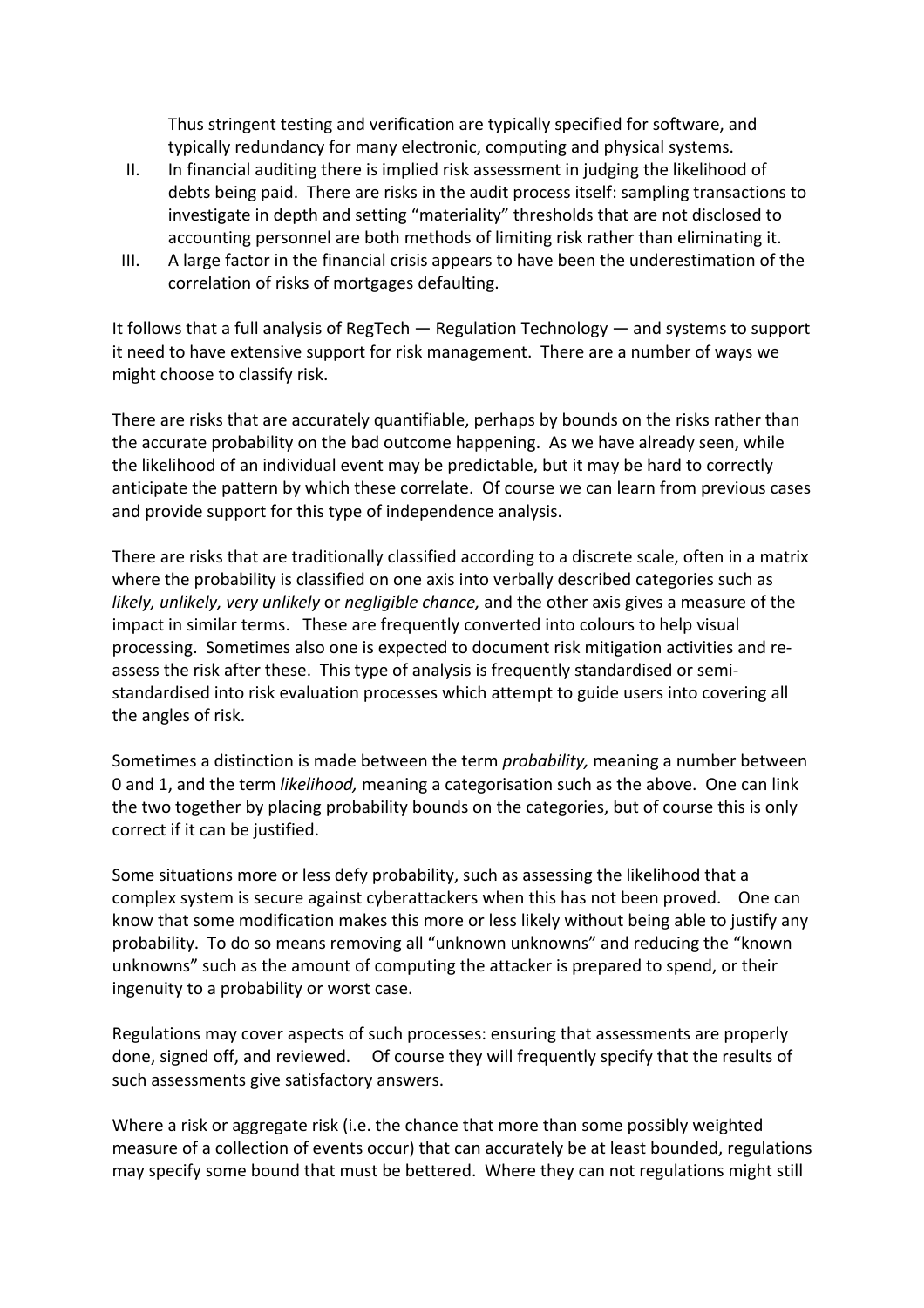assume unjustified figures, or will need to eliminate any possibility they might occur, or simply

The perception of risk, either by the public or by "experts" may be different from actual risk. There is a strong sense in which regulations may be skewed towards perceived risk, or that there may be demand from the public to address risks that they exaggerate. The nowcurrent Covid-19 pandemic provides a case study in how risk and the public perception of risk are managed: I am sure that people will be writing about how this and the contrasts between countries for years to cme.

In an ideal world a comprehensive risk support package based on the mathematics of probability and statistics, the analysis, classification of risk according to established standards, should be included in any RegTech support environment. Research on doing this in a consistent and sound way is very important.

#### **A vision of the future RegChain**

We have just scratched the surface of the areas that need support from regulation and where good regulation benefits stakeholders and the world at large. It is clear that regulations in different domains have individual characteristics but also similarities. Our vision is to create a framework that allows unambiguous formulation of laws and data standards that underpin their decision framework, across most or all known areas.

We can look to the blockchain model to help define this, since clearly we are looking to unify regulation using it. A blockchain has participants who contribute entries which are assembled into blocks by participants which are checked by others, and a consensus process to resolve who gets to create each block and how the results of checking affect it. The blocks provide an evolving record of what is agreed to be true.

In a RegChain, a regulated blockchain, one of the main decisions is the extent to which regulations are decided before or after the blocks are formed. Does the system accept an addition that is not known to satisfy the underlying rules? Can adherence to regulation be decided absolutely unambiguously on the basis of the rules, the data, and agreed logic or do we need a resolution procedure involving human or other judges?

#### In a pure RegChain

a. The blockchain's basic structure, as with all blockchains, is laid out in the genesis block. So are the logic for deciding regulations, the initial regulations, and the protocol for changing regulations. We would probably also want the basic rules for deciding on the jurisdiction of an agent, asset (including things like data) or transaction. By *jurisdiction* here we mean not only the nationality or locality of the respective thing, but also other factors that affect what set of rules apply to it. So we are interpreting jurisdiction literally as the "system of laws" that applies. The genesis block would contain initial rules for determining this, but also rules by which jurisdictions themselves and perhaps restrictions on how lower level rules for classification into them can evolve.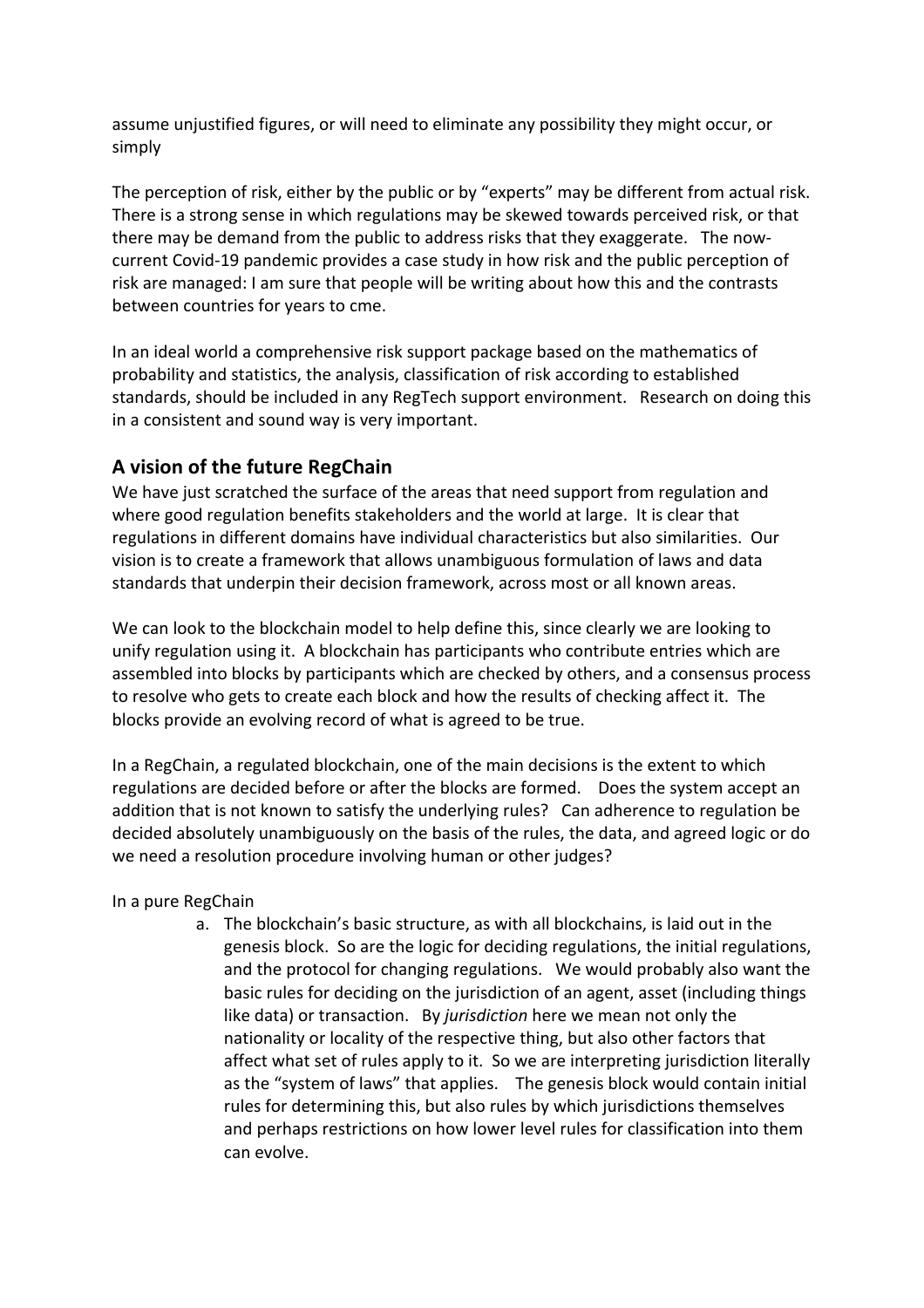- b. It will thus be clear that neither regulations and laws, nor the definitions of jurisdictions, should be immutable. That would be very convenient but leagues away from reality. However it is vital that proper processes are followed in changing these things: rules must always satisfy the rules, or *meta rules* about what rules are permissible. Furthermore they should only be changed when the process of change itself meets *legislative rules* laid down in the blockchain. Clearly both of these categories of second-order rules can vary between jurisdictions governed with the same blockchain, subject to overall limits on what they do or do not way. While plainly meta rules and legislative rules can potentially be changed, I think that in initial experiments and implementations this might be too complex.
- c. When rules change, they might make a previously legal state or transaction illegal. The resolution of the second of these is easy: the rules that apply to a transaction are those in force at the time it is adopted into the chain. A legal transaction should not be made illegal later, just as in the legal world *retrospective legislation* is frowned upon and often thrown out by courts. It is possible to imagine a rule change, however, that makes a previously legal state illegal. Examples might be location or recording of data, the distribution of assets or the structure of existing securities. Legislative rules should allow for this, for example by preventing rule changes that make anything illegal that is incapable of correction, and by allowing parties warning and the ability to correct where this is happening.
- d. It will sometimes be desirable to include the state of the world outside the blockchain into regulations: *if it is raining the speed limit is reduced from 130kph to 110kph,* or *a patient's heath records may be accessed by doctors treating him or her when it is impossible to give rapid consent* or a legal case requires a change in rules. For such things there must be an agreed protocol for getting the information into the blockchain so that it is unambiguous.
- e. Some questions of law and regulations may be too difficult for an automated decision process and require investigation and arbitration in "slow time". It should be perfectly possible to manage this by allowing things to be entered with a marker saying they are *subject to adjudication* or similar. The subsequent decision making process about them can also be recorded in the chain, and almost invariably the original record that is being adjudicated will not enter the official records until after it has been approved as legal.

The regulatory framework we imagine is thus logically very much like the present ones found in the real world. Defined rights to set regulations and set out their scope, governed by a legal framework, but where the need to eliminate ambiguity should force more clarity and enable arguments about timing and provenance to be avoided. We want to create a system which is transparent, and transparently fair, rather than a land of milk and honey for lawyers. The core principle is that, except in well defined exceptional circumstances, only valid entries of any sort make it into the record.

#### **The language of regulation**

We can classify the things that are regulated as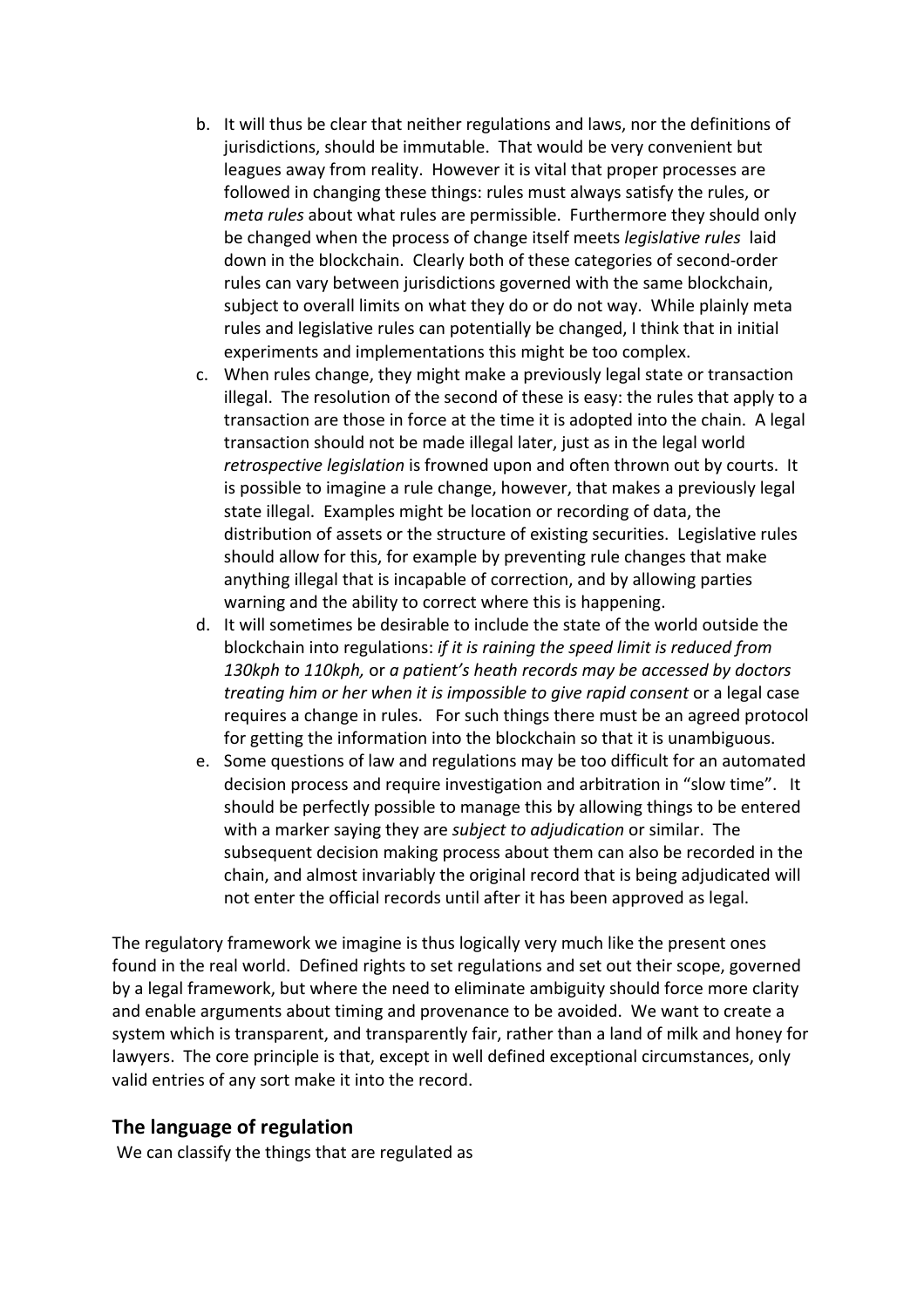- i. Processes: participants are obliged to follow: risk assessment, audit, safety assessment, managing elections
- ii. Access to data such as health and financial records, for writing, reading and the right to run analytics over it.
- iii. Accountancy and tax
- iv. Transferring assets such as money, securities, commodities and individual items
- v. Physical products such as foodstuffs and safety-critical items. Such regulations may include linkage with particular digital assets: each physical asset has a digital twin; an immensely useful concept for supply chain management.
- vi. Transportation of people and goods
- vii. Infrastructure: roads, energy, water, internet
- viii. Media and hopefully social media.
- ix. Construction and city planning
- x. Insurance
- xi. Identity and proof of identity, including KYC,
- xii. Government and security activities requiring regulation

This is an enormous range and each of them has many variations. The principles we have developed apply to them all and more. The same basic logic applies across the board, and the essential tools of regulation will be similar such as certifications of facts by one or more authorised parties, computations over the state, assessments of risk as discussed earlier.

I imagine that we will create specific support for areas such as the above relying on core support. It is clear that this is an enormous project. Furthermore each of the above topics have many subtopics. Through things like metadata and means of accurately describing regulation and regulated things, such as *ontologies,* and the design of suitable logics and programming languages, we need to bring all the topics of discourse with the scope of our systems and digital civilisation.

Clearly this cannot all be done at once, and each and every area will require close collaboration between experts on this new RegTech and experts on regulation in the given domain.

We aspire to create a technological basis which, while it produces necessarily distinct solutions for different application domains and sometimes systems of law, will be based on a common framework that allows for interdependencies and integration, and which provides solutions that are quicker, more transparent and cheaper than the current methods.

The typical regulation will take one of the forms

- An assertion about the legal status (e.g. jurisdiction, ownership, marriage status, authorship, licensing, physical properties) of something. Such assertions may be mandated at certain junctures or form components of other regulations.
- § An action (transaction, data access, rule change…) proposed by a party is legal, meaning that it meets the current regulations about the class of thing it is.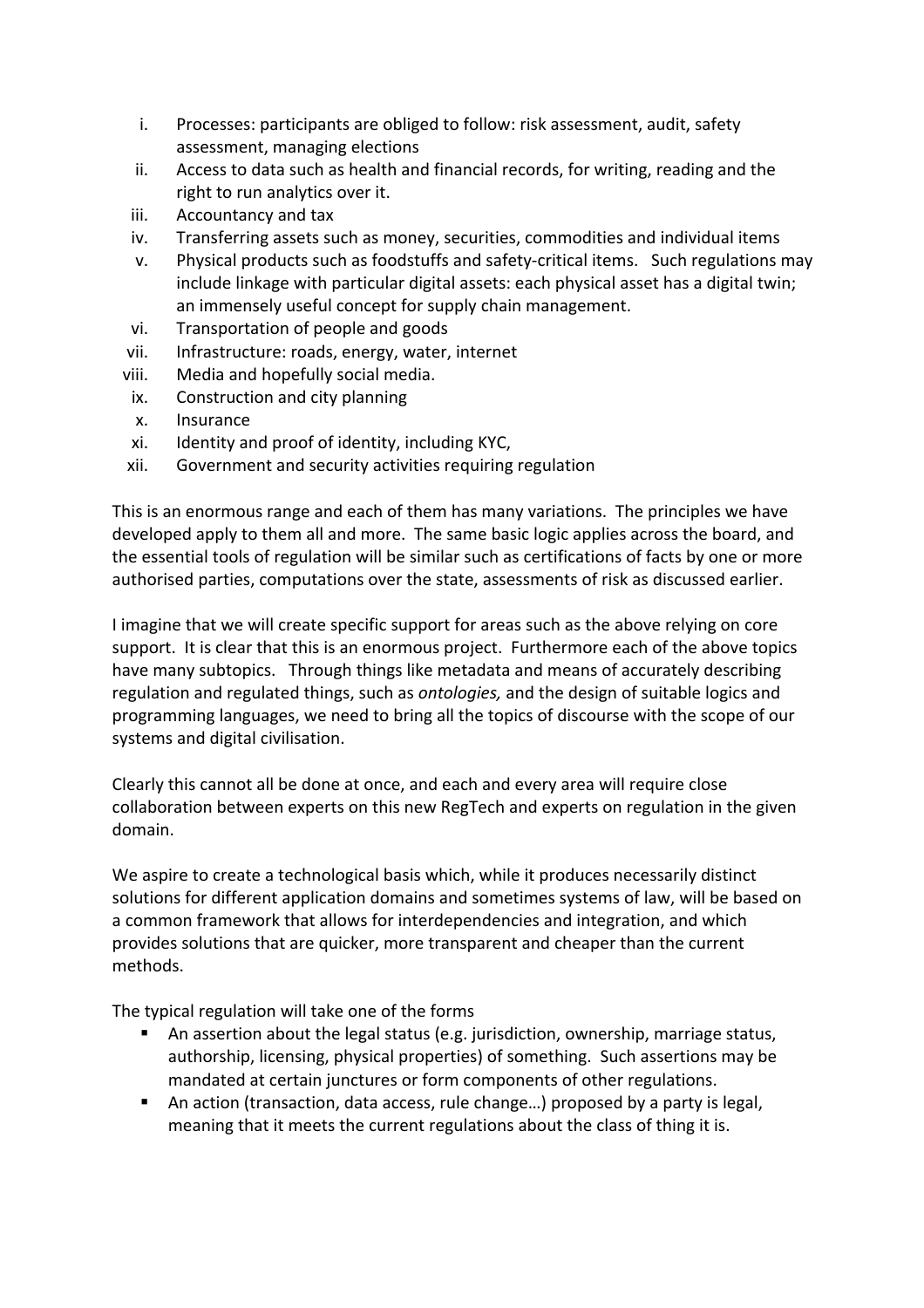- The same is legal in the present system state (for example is not performing a data action that the access control defined by previous actions forbids, or spends an asset that has already been spent.
- Some fact has been asserted by a sufficient collection of agents (where "sufficient" may mean many different things depending on context).
- Some fact about the overall state is true. This may be encapsulated in the state of a smart contract that monitors state.
- Some procedure (i.e. linked series of things) has completed properly.
- A regulation about the nature of software (as a product, as a smart contract, as a new regulation or anything else). This may be a specification coupled with a claim or guarantee that the software meets it. That may include testing, verification or a procedure.

The combination of TEE execution for trust and privacy, and blockchain or similar for integrity, immutability and trust should provide solutions to many of the security related problems.

I hope that this vision makes regulation seem worthwhile, an amazing technological challenge, and appealing. A *sexy* thing to work on indeed.

## **Next steps**

A number of exercises must be initiated.

- A. The development of blockchain(s) in which regulation is integral: direct support for layered regulation and rules, with rule satisfaction and maintenance of regulatory state built into the consistency relations for new blocks.
- B. Serious research into the structure of regulation in a general high level sense: what logics are to be built in; how do we mix automated and human-based judgements and processes?
- C. Research into the nature of jurisdiction and the relationship to blockchain structure.
- D. Research into the relation between TEEs and blockchain structure, including blockchains and operations including smart contracts over private data. For example executing smart contracts on TEEs should solve the privacy problem that limits their use. For similar reasons they will enable regulations involving private data to be checked. By reducing or eliminating the need for replication to ensure correctness and authenticity, they have the prospect of improving the efficiency of all sorts of calculation.
- E. We need to engage with several joint user/regulatory communities (e.g. bankers and banking regulators) to discover how well they will fit into our framework, and develop prototypes.
- F. Creating regulatory languages in support of the above, hopefully ones that can be brought within a single overall notation with dialects.

# **Privacy versus accountability**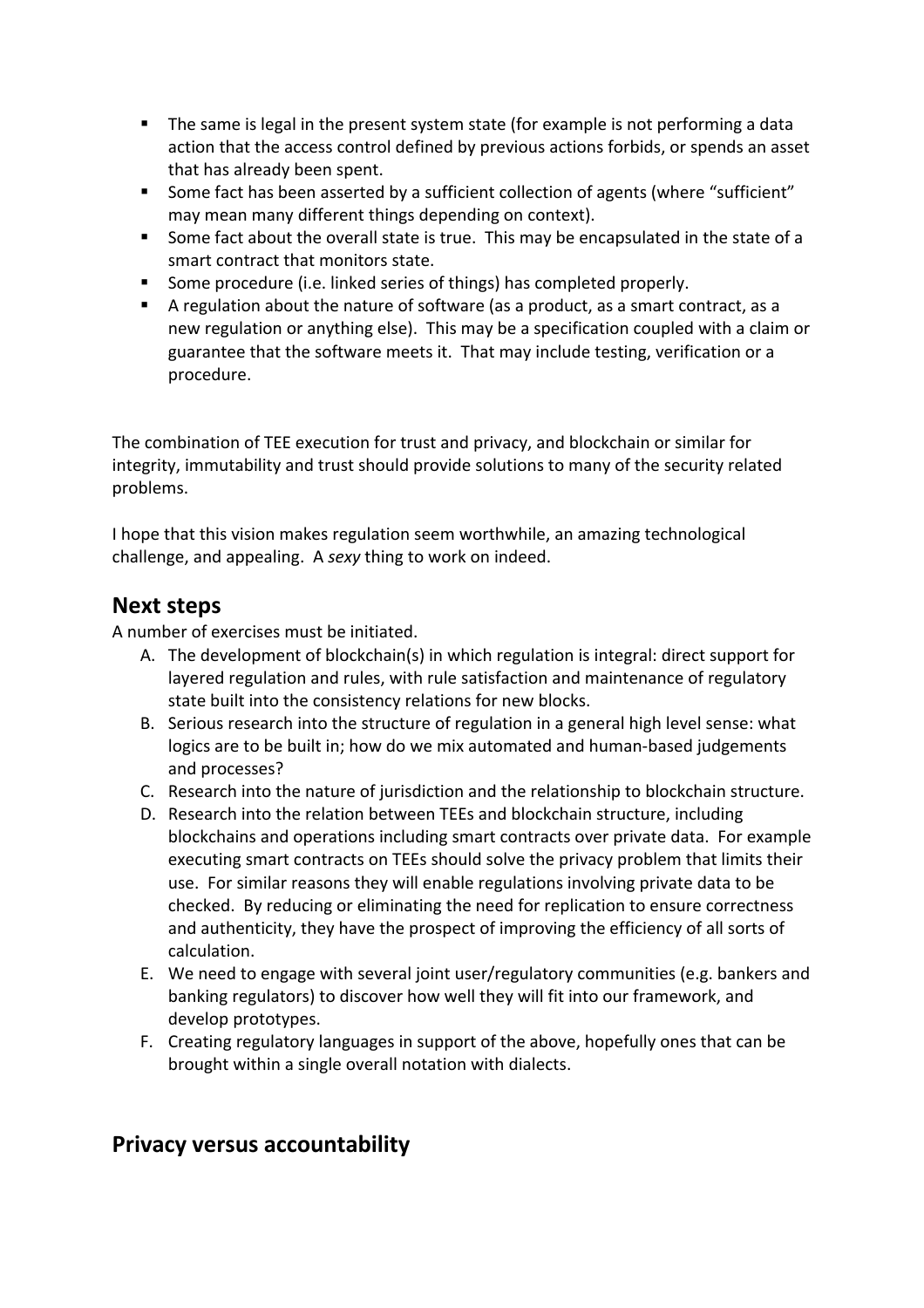Those posting material into digital civilisation must be accountable for what they put there, whether it is a financial transaction, medical diagnosis, news posting or judicial/electoral decision. In some of these and other cases we would expect everyone to be able to identify them from the posting. In others the agent A doing the posting might have the wish to remain anonymous. So someone's bank transaction might be private to them unless it was illegal; a posting on something like Facebook might be anonymous unless proved to be malicious or "fake news". A vote should remain anonymous unless it is proved to be fraudulent, and so on.

The regulations surrounding each domain of digital civilisation should make it clear just what the rights to this accountable anonymity are, what transgressions can lead to exactly what lowering of anonymity, and to whom they should be reported. Depending on circumstances this might be: the regulatory authority, another interested party, the legal authorities, or everyone.

In some cases a breach of regulations warranting loss of anonymity might well be immediately apparent, so that the offending transaction or information never gets posted. In others the offence will only become apparent later.

It is clearly vital that the mechanisms for both protecting anonymity and providing accountability are extremely robust, completely objective, and absolutely trustworthy.

### **Quis custodiet custodies**

That is a well-known latin expression meaning *who guards the guards.* It is not an unreasonable proposition that the regulator R of domain X of society for jurisdiction J should have an important role in the governance of a coalition regulation chain C implementing its dictats, subject to a suitable degree of scrutiny of the rules it lays down and their implementation. But how do the general population trust that the limitations on its powers are being respected. For example how do we know it is not abusing its permission to break anonymity when it has no justification to do so?

The mechanism for the last of these would depend on how the anonymity was implemented (e.g. through TEE, MPC or both) but might involve gaining approval for an illegitimate rule. It would be much harder — hopefully effectively impossible — when the operation of the chain C is guaranteed to be monitored by independent parties. There may well be a strong argument for making rule changes subject to approval by these independents and delegating anonymity breaking to them.

This could be achieved by ensuring suitable access, duties and independence of the blockchain(s) higher up a hierarchy of blockchains. The ultimate guarantor of trustworthiness and correctness will be a well structured international public blockchain, but to be effective the relationships between various levels will need care and research.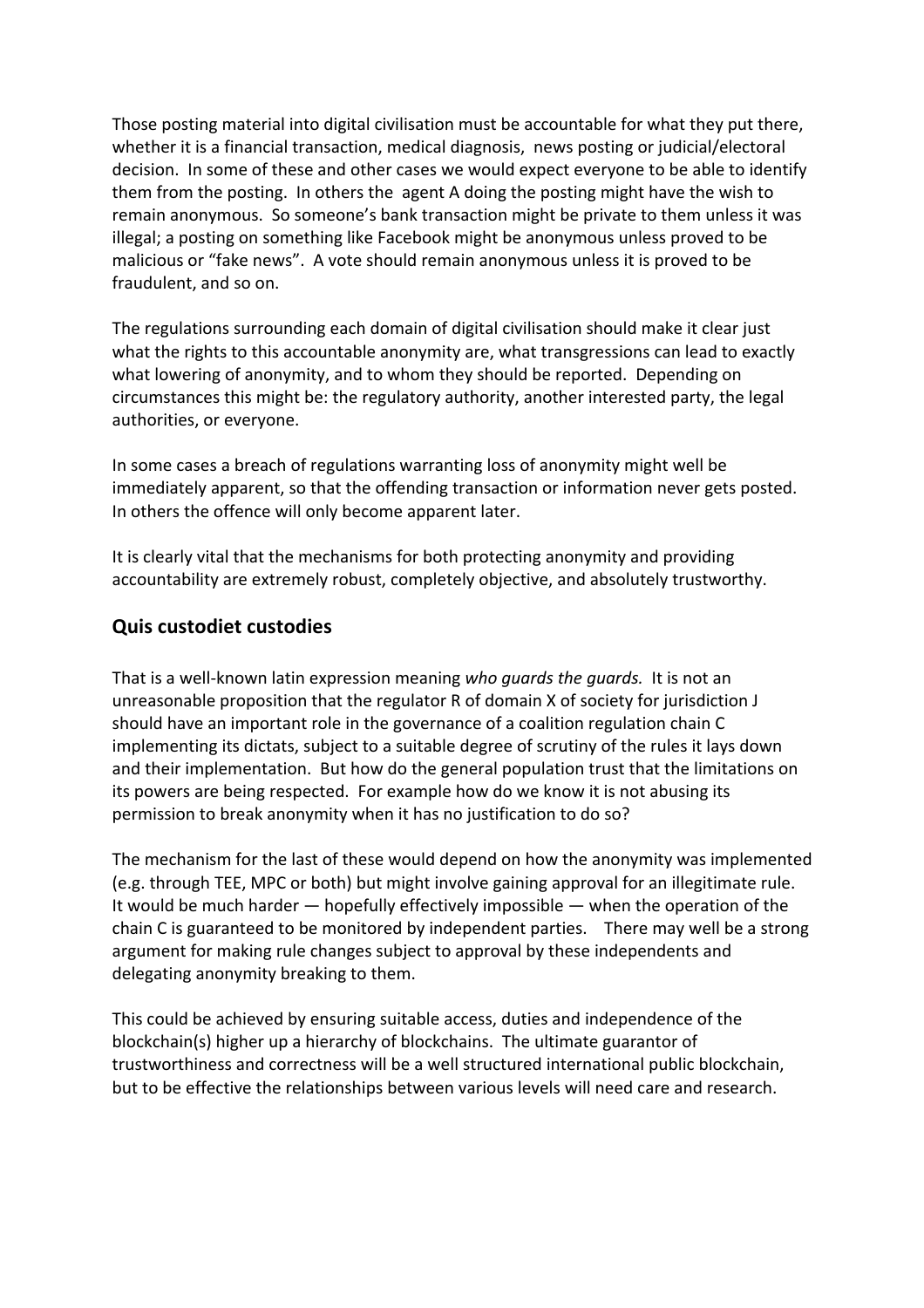# **Chapter 3: Trust through technology**

# **Introduction**

Our vision is of a world operating on a technological infrastructure which is itself reliable and trustworthy, and which helps to overcome malicious behaviour and subversion which may be present among the people and states using it. Our vision requires international cooperation, many software and hardware based solutions to how to implement it effectively and efficiently, and a fair and open playing field for those involved in building it, supplying it and using it. We want it to be inclusive, both because this is fair to all and because making it exclusive will drive potential participants away.

In my previous papers I have written about the overall logical structure of such a system, protecting integrity and resolving arguments through blockchain structures, and about how legal and regulatory frameworks can both be maintained and implemented naturally within it. In the present paper I look at how we can ensure that digital civilisation cannot be undermined by incorrect and untrustworthy hardware and software and how it can itself support trust in traded IT products.. Equally, I want to stop belligerent politicians undermining trust in it by inventing reasons why the constituent hardware should be condemned.

I first consider the question of how trust in technology can be separated from political prejudice, using pharmaceuticals as an interesting counterpoint, before analysing roles for things like verification, diversity and testing in the creation of reliable and trustworthy components for digital civilisation.

## **Trust in technology: where did it all go wrong?**

As I write this (July 2020), trust in technology, particularly information technology, has become a huge political issue. The higher tech something is, and the closer it is to the core of civilisation, the more of a political football it becomes. No nation should risk its core infrastructure, but equally, nor should it conjecture a "risk", that it either knows or could easily know is fallacious, to justify a policy. The fact that such technology is hard to understand for the layperson makes it easy for politicians and others with agendas to create suspicions. Such agendas typically arise in the context of political, geopolitical and economic rivalries. I do not attempt to judge such disputes, merely argue that it would be far better if IT products were not so easy to condemn without technically legitimate reason.

I think that companies developing IT products and other parts of the chain of supply and demand for such products have made the mistake of not paying sufficient attention to making them transparently trustworthy. We should not have to have absolute trust in those supplying us in order to trust what we buy from them. IT should not be a black art, safe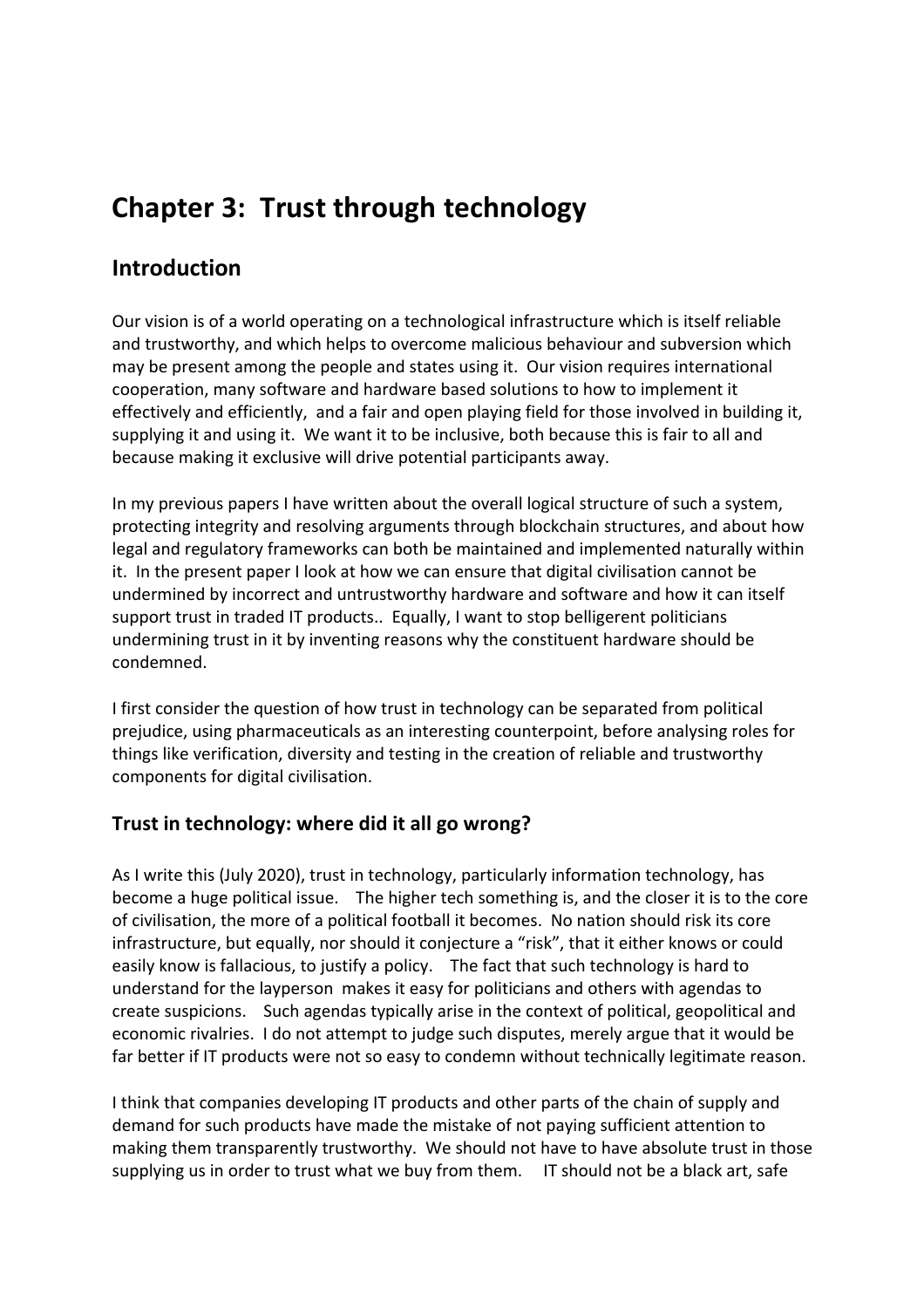only when practiced by one's own witch. It should be the job of those selling IT products to supply evidence of quality and trustworthiness that others can follow and verify, and it simply should not make sense to accuse the products of being malevolent.

There will be higher expectations of suppliers to the core that makes civilisation tick and keeps it secure, than suppliers of more peripheral IT. This is just as true in medical devices, where there are far higher reliability expectations of life-critical devices (e.g. pacemakers that make hearts tick) and implants than for massage machines and dental floss.

Two other potential arguments for trust are both shown to be imperfect by Boeing's 737 Max failings: regulation, or at least regulation as now practiced, and the argument that a huge company has too much to lose to deliver an imperfect product. The imagined possibility of state pressure on a company, large or small, further negates this "too big to be dishonest" argument.

A piece of hardware might be untrustworthy because it has been designed or built by malevolent or untrustworthy people, or because despite people involved having no malicious intent, the design, procurement or manufacturing process is faulty, or because it is used wrongly.

Fundamentally, I believe that hardware and software has the potential to be completely trustworthy, in a way that a human cannot. One can know exactly how hardware or software will behave, in a way that is impossible with a person. Thus one can trust IT equipment to make unbiassed choices, if it is suitably designed and built, in a way that is not really possible with humans, even with elaborate conflict of interest rules etc. Even the most trustworthy person may be under duress.

We are thus in the paradoxical situation that while it is possible to build technology that can be completely trusted, circumstances have conspired to make trust in technology a major international issue.

It is not our business to stop a US or Chinese president telling their nation not to buy products from the other because (he says) that country is reprehensible in some way, or indeed because they do not want to see their rival attain a monopolistic position in a core technology. Our business is to move the way some sorts of technology are created so that it would ridiculous for these people to say "don't buy X because it might have vulnerabilities that would open us to losing confidential information, or sabotage". In other words, we want politicians to be honest about their motives, rather than blame us, the technologists!

It is accepted economic fact that free trade is a *good thing* and aids prosperity and development. The creation of trade barriers, whether via punitive tariffs, nationalist procurement policies, or by banning perfectly good products for spurious reasons, must therefore be a bad thing, economically. We can now see that the UK is forecasting a significant delay in its adoption of 5G technology through its recent ban on Huawei.

At the same time governments certainly do engage in espionage, cyber warfare and sabotage using whatever means they think they can get away with (or at least tough out if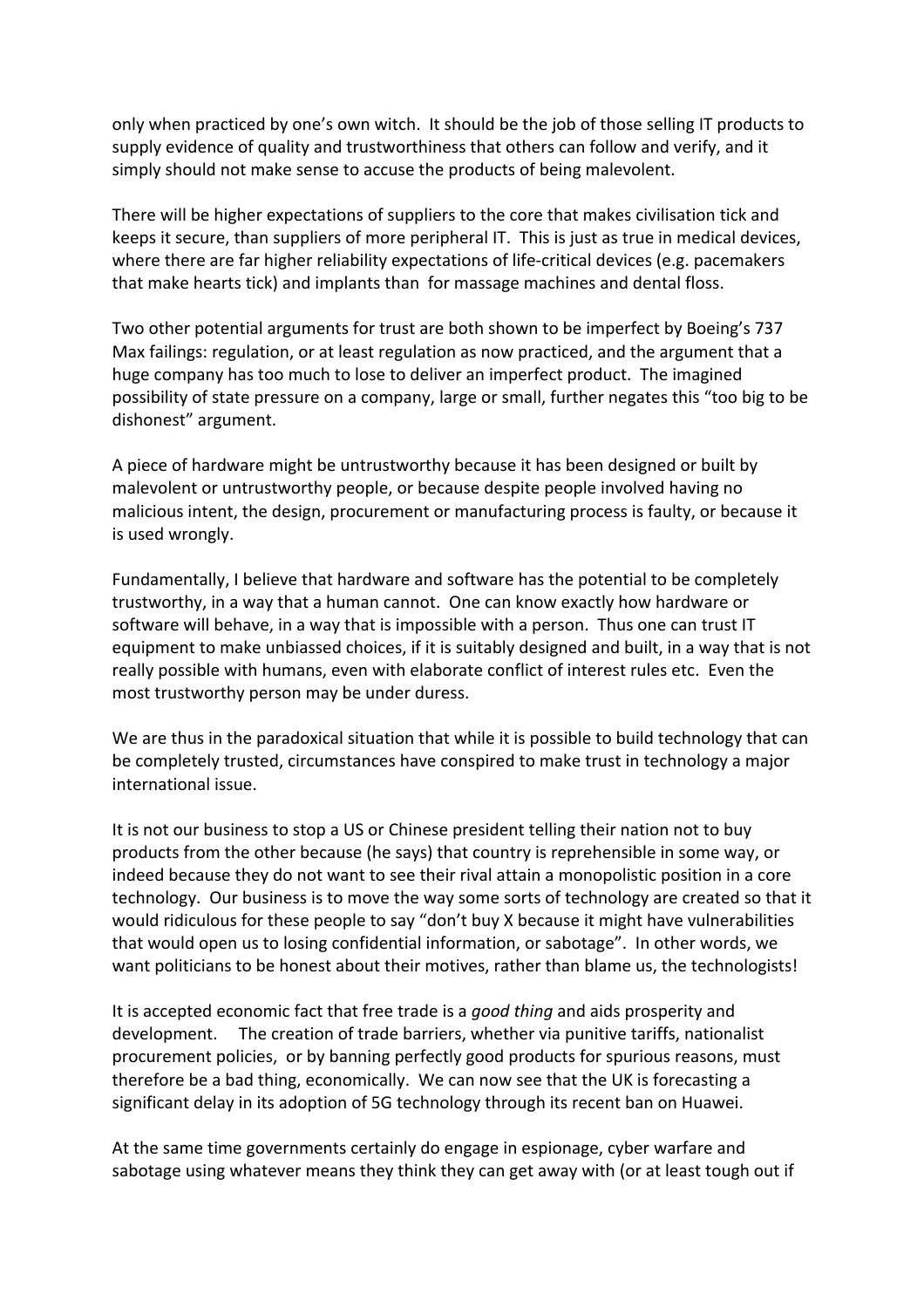they get caught, a speciality of Russia right now, it seems). As I write this, Russian espionage against Covid 19 research and attacks on western elections is in the headlines: https://www.thetimes.co.uk/article/russian-actors-tried-to-influence-2019-generalelection-says-dominic-raab-z57j6s825?shareToken=0e8dc83a3e7859f0b601fe71e8cd166d And the UK government is being criticised by its own oversight committee for not paying enough attention to this problem:

https://www.nytimes.com/2020/07/21/world/europe/uk-russia-report-brexitinterference.html

The Russian state's modes of action have allegedly included social media and "hack and release". Certainly the current US administration could be accused of talking down the Russian threat because it has allegedly been a beneficiary, as possibly have the Brexiteers running the UK government.

It is observed fact that any nation state engaging in espionage or other covert activity will never admit it except possibly (e.g. French sabotage on Rainbow Warrior in New Zealand) after the passage of much time and invariably when it has either long been blatantly obvious or has tuned into a historical good-news story like Bletchley Park. *It is a corollary to this that it is hard to take denials of covert activity seriously, even though they may be sometimes be true.* 

The Trump administration is very likely overdoing the perceived threat from Huawei for economic and political reasons and is dragging its allies along. Thus in both this and the Russian electoral interference case it is reasonable to state that the possibility of interference by a foreign state has become a political tool in the hands of real or imagined victims.

Computer scientists have been arguing for the past 40 or 50 years that hardware and software should be created to be correct by design. Yet this objective has, with rather few exceptions, been lost to commercial expediency and the technical difficulty of achieving it. It must now be in the commercial interest of those selling technology, and especially critical technology to be able to prove what it does, and that it cannot be perverted. Equally importantly, society must understand (in both a technical and non-technical sense) and accept such proofs. It accepts assays on drugs, vaccines, chemicals etc: extending this to computer hardware requires a technical and seemingly also a cultural shift.

Digital civilisation seeks to build an environment that all users can trust. This trust can come from the nature of the algorithms such as blockchains that are used, but must also come from the hardware and low level software this is run on top of. In some cases, such as protecting private information, there is inevitably vulnerability to a single point of failure. And though it is possible to trust a blockchain with some corrupt participants because of assumptions about overall trustworthiness, this becomes so much harder in the almost certain scenario that the members of the chain are using only a very small range of types of hardware and software. I recall that when we visited a well known Chinese company to look at their blockchain ideas, **they** were producing the software, to run on **their** hardware.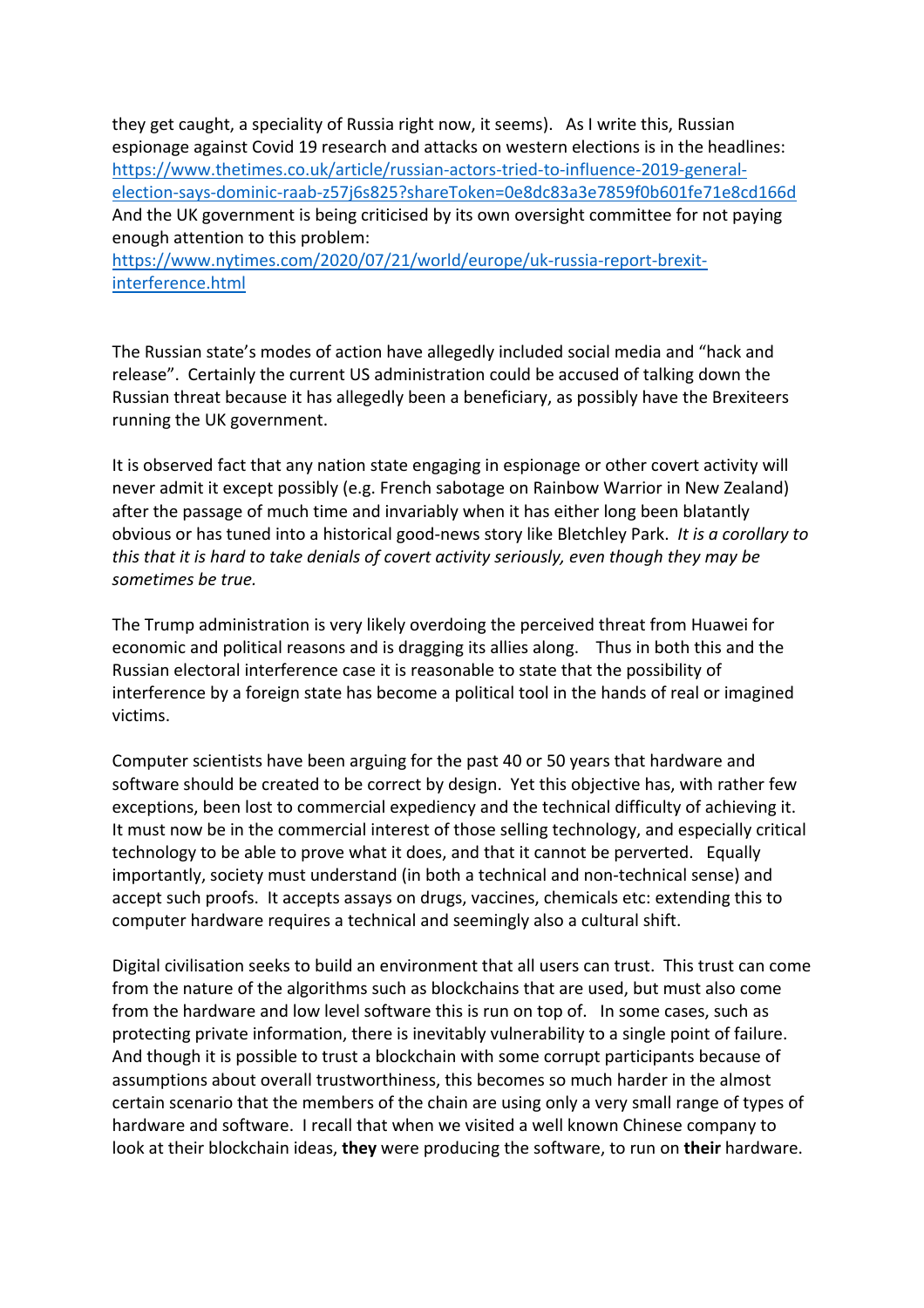I am quite sure that the same competitive forces are having the same effects on large tech companies everywhere, given the advertising one sees for things like the "IBM Blockchain".

We conclude that digital civilisation is intimately connected with, let us call it, **assayable** or **auditable** hardware and software. By *assayable* I mean something different from verifiable, though the two are closely linked, and verification might be a large part of the assay/audit process. We need to shift the culture of IT to that in many other areas of commerce and human discourse, where checking of the honesty of the product is routinely expected by both producer and consumer, and the ultimate consumer is confident that the overall "ecosystem" does indeed carry out such checks.

Let us study the medicinal example.

## **Comparison with pharmaceutical products**

The pharmaceutical industry is in some ways very similar to the IT industry: it operates at the forefront of science and technology; it is similarly a mixture of multi-nationals and innovative start-ups; it is extremely competitive; IP is crucial; and as we currently see with Covid, national pride and economics are at stake. Ethics has always been deeply embedded there in a way that has only emerged relatively recently in IT. And yet the way trust is managed is different, perhaps more mature.

If I buy a medicine (particularly in the role of wholesaler or pharmacist), or prescribe it as a medical professional, I want to know

- 1. Exactly what it is: chemical structure in the case of most drugs.
- 2. That the product I think I am buying will do no harm, except perhaps for a list of side effects and "contra-indications". This will require clinical trials and monitoring.
- 3. That it will do good in a specific set of circumstances, usually for treating a disease. Both this and 2 require clinical trials, for which there are very definite ethical standards.
- 4. That the product I am accessing is what I think it is. In unregulated markets for drugs, whether legal or not, often either the product is fake or it is mixed with something nasty. This sometimes happens in regulated markets too: https://nltimes.nl/2020/07/10/carcinogenic-found-paracetamol-possibly-availabledutch-market-report .)

The word "assay" refers mainly to the last of these, and is measured against the first together with analysis of what else is there. The second and third speak to the utility of the product as specified.

I note that pharmaceutical products can be sold in multiple forms: licences to the design, licences to design plus manufacturing process, raw product and packaged product. Of course the same also applies to chemical and biological precursors.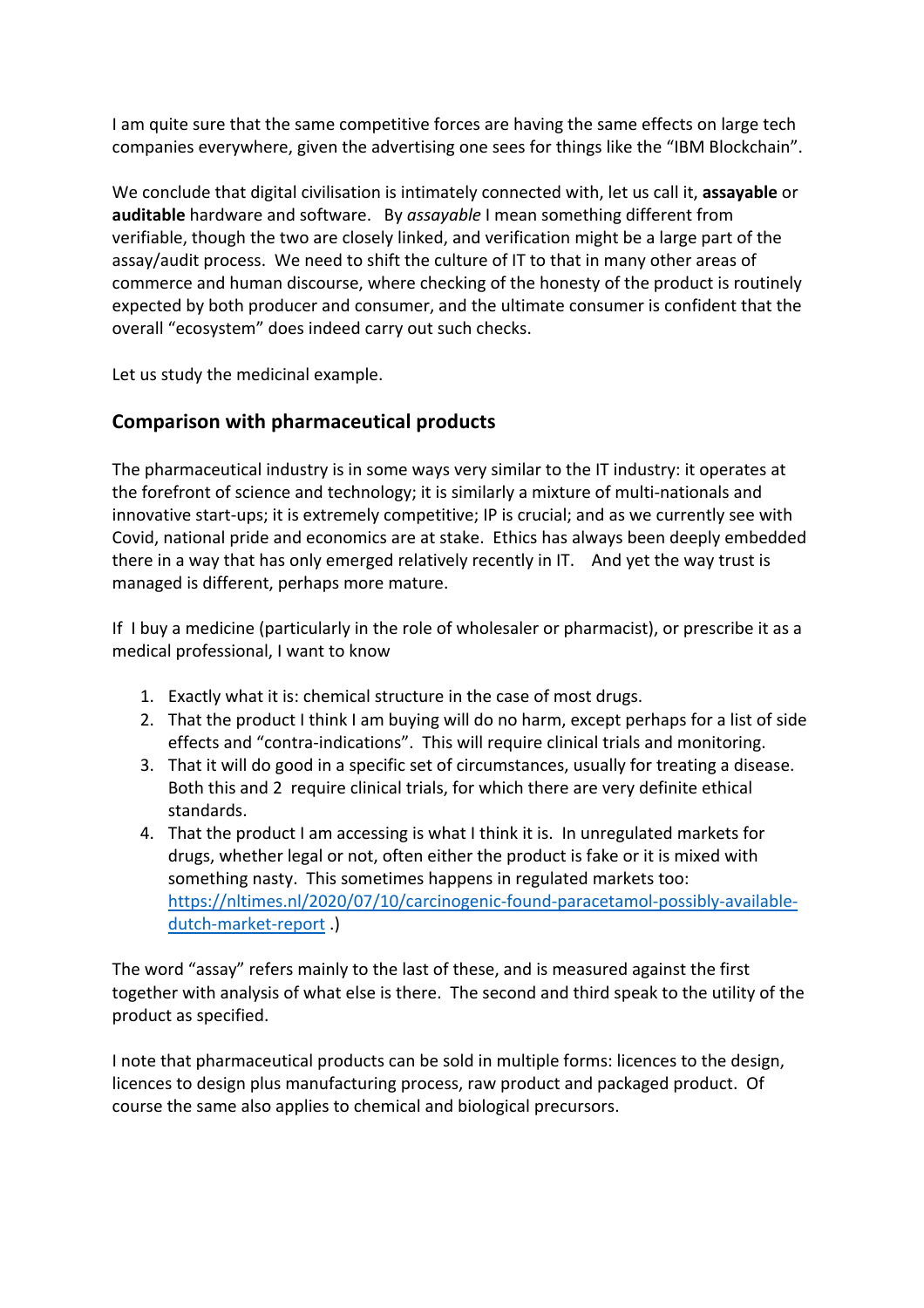Somewhere in this framework fit warranties and product liability, and we would expect the way in which the above operate to be closely regulated, as part of which suppliers and intermediaries will often require licences.<sup>i</sup>

Let's consider the above in the context of IT.

- 1. This should be a complete specification of functionality or a complete circuit or source code, and preferably both. The circuit/source is the better analogy for chemical structure. They can of course by protected by patent, NDA, copyright, etc. In the case of hardware there should also be the standard of manufacture.
- 2. Analogues here would be: security threat models that the product is proof against: for example should I trust it if the attacker has control of its physical, electrical, wifi environments, are there limits on the criticality or secrecy of their use? What is the nature of the threat?<sup>ii</sup> For example, what if the enemy can read the inputs and outputs of a chip, or see its memory; what if the enemy can monitor its power or memory usage, or detailed timing in pursuit of side channels. How easy is chip to disrupt? Can it be used in space? What are its power consumption and use of other resources?
- 3. That it will do good should be a corollary to the functional specification, or perhaps this is the place for functional verification.
- 4. That I am buying what I think I am should be straightforward in the case of software that can be inspected in source form and compiled, particularly if I inspect it and install it myself rather than letting you install it on thousands of pieces of equipment. The difficulty really comes with electronic equipment. We need an analogue of assay that can exclude malicious intent. Note that in medicine one is not required to examine every pill, but in the case of critical hardware this might be necessary. The reward (to the bad player) and damage models are different.

One does not usually suspect a pharma manufacturer of malicious intent, at least by direct action of its products.

The regulation and relative transparency of the pharmaceutical market are consequences of its close connection to the universal basic principles of medical ethics and the fact that IP is there typically protected by patent rather than obscurity. I certainly would not, however, hold up the pharmaceutical market as an ideal model of regulation, given how restrictive markets lead to ludicrous price variations between countries for the same drugs.

It is of course true that both software and hardware can be supplied in multiple forms. We will review some of these below, and show how the combined integrity and privacy preserving calculation of digital civilisation can contribute enormously to generating trust in these products without completely transforming the way that IP and disclosure work in our industry.

## **Auditable software**

Assay, as described above, when done relative to a guarantee or bill of sale, is a form of *audit.* I think that that term fits best with software and hardware.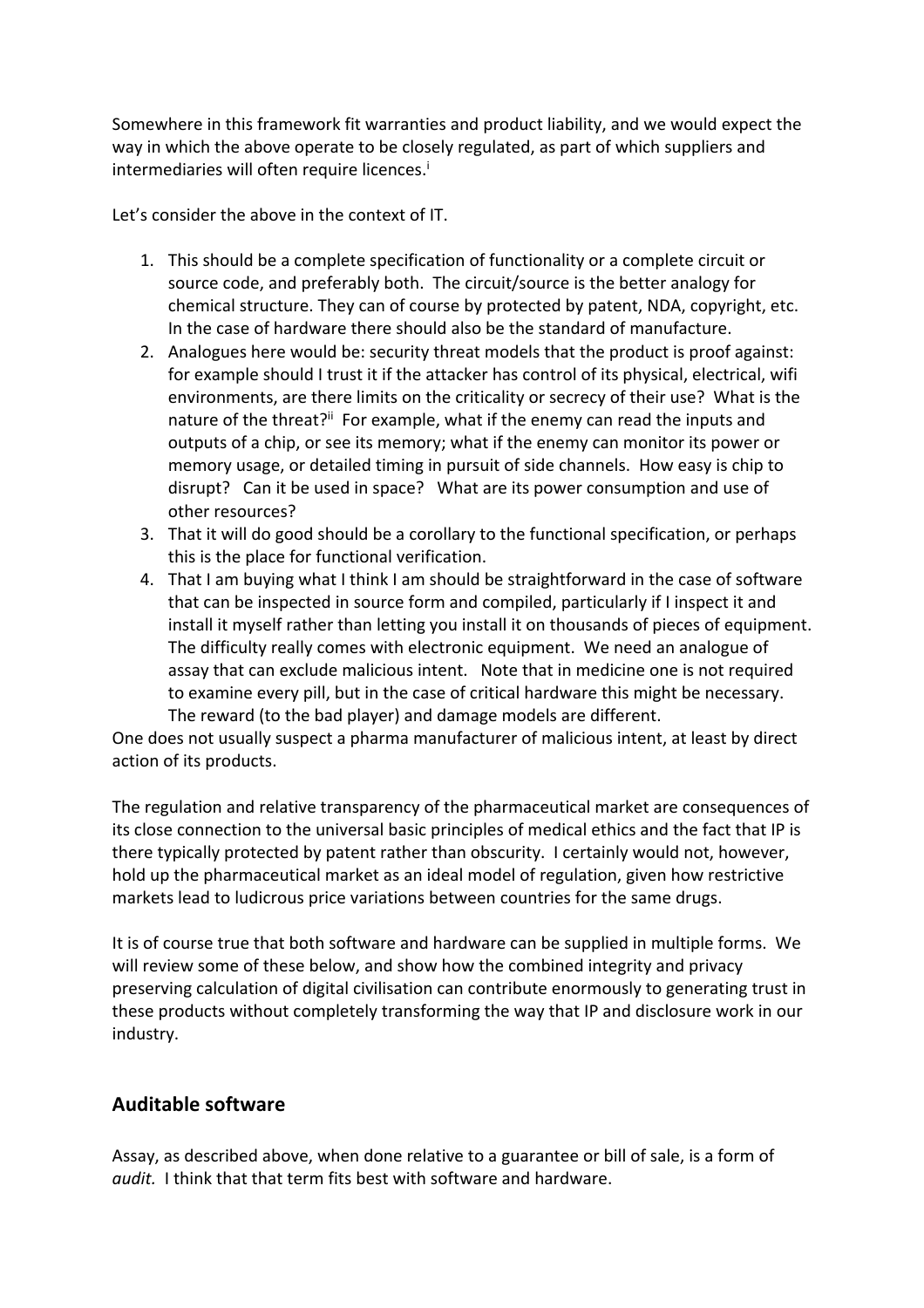For both hardware and software we want to demonstrate that an artefact was created to meet the need it being sold for and that if it has additional capabilities these are explained. Software is usually complex and built from various libraries. In terms of explainability, it is clear that source code is much better than object code, and code that has been generated, preferably in automatic fashion, from a clear specification such as an object oriented description.

Then such models can be subjected to vulnerability analysis.

Almost certainly we should expect some sort of coverage analysis of software to avoid coded-in backdoors.

The libraries used by the software should be given similar care.

All of this may sound a little ambitious; but why? If we are giving software a crucial role in running some infrastructure, it is reasonable that we are given all the evidence we need to decide if we trust it to perform its function and to be secure. It would be sensible for regulators to define exactly what is required. Why should safety critical software or hardware, or national infrastructure on which the safety and security of a country depends, be subject to less scrutiny than a pharmaceutical product? Why should less ethics apply? I have no idea: pharma may simply be a more mature and better regulated market.

Historically, software vendors are extremely reluctant to let others see their source code, in order to preserve their IP and proprietary know how. And yet we think that source level inspection is a vital part of software assay. Potentially a blockchain mediated trust environment can provide a way of storing sources, testing and verification data in such a way that supplied products can be demonstrated trustworthy without providing an opportunity for IP theft.

#### **Auditable hardware**

In the modern world, hardware is almost always software with an infrastructure to run it on. The structure of the software may be directly reflected in the physical structure of the hardware, with direct mappings between logical variables and operations, and physical registers and calculations implemented as gates, or the software may be realised as microcoded instructions running on a specialised processor.

Insofar as hardware is thus "frozen software"1 it can substantially be audited as the software that generated it, together with appropriate description of how the freezing is

 $1$  This analogy is inspired by Hegel, who once said that architecture is frozen music: that is a poetic truth, ours is close to literal truth.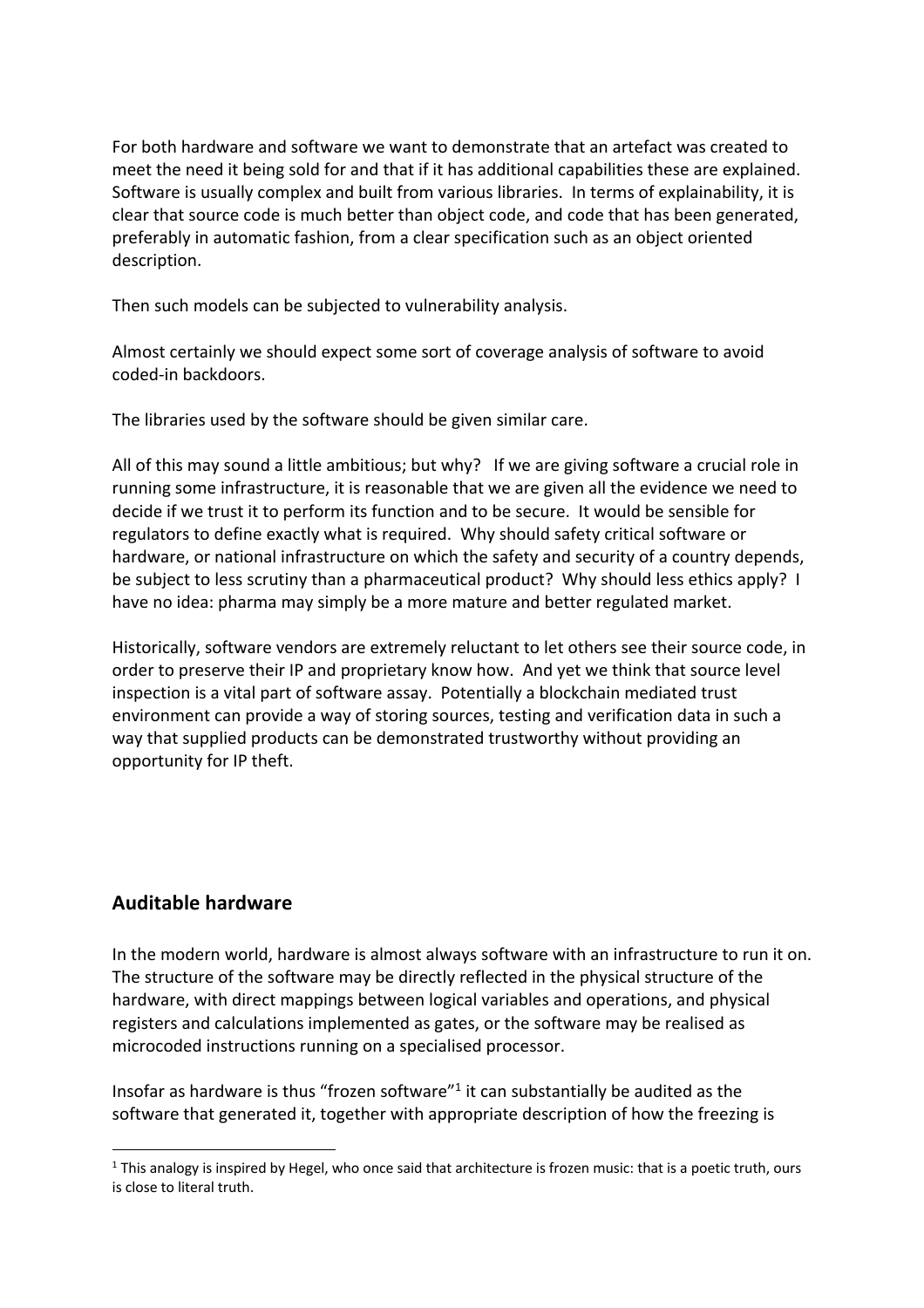implemented and the net-list or other description that it generates in such a way that the tie-in with the software is clear and reproducible.

Parts of the hardware that lie outside such process, and non-standard components included in it, may well require separate justification. Of course we can use the same auditing philosophy as above.

This sets out the overall approach we might follow, but the details and standards will need establishing, depending on the sort of hardware. If there are aspects of the hardware that are analogue or otherwise non-digital such as sensors, antennae, motors and lasers these may well require quite separate quality and inspection regimes that may operate by delivering certificates to the digital processes.

Unlike software, which can relatively easily be confirmed to be as designed, hardware presents us with the considerable challenge that what is delivered actually corresponds to *the design, the whole design, and nothing but the design*, paraphrasing a well-known oath.

If a receive a shipping container full of bananas, how do I know there is no poisonous spider hiding in it?

I have no magic solution to this problem, other than to observe that designs and manufacturing processes for IT hardware can, like pharmaceutical analogues, be licensed. Unpackaged chips are clearly more scannable than packaged ones.

It is worth remarking that vulnerabilities which stop a system from working properly can be reduced by replication, and that this is closely related to the principles underpinning blockchain. Such replication is unlikely to help against a faulty component design as the fault itself is likely replicated. However it is likely to help if subterfuge has created a vulnerability in only a few chips in the hope that these will evade sampling-based analysis.

On the other hand, this argument does not work for confidentiality flaws, unless the confidential information is spread via multi-party computation. Depending on the assumed threat model, this may indicate identifying a subset of privacy-critical functions such as signature and other functions involving keys, and distribute them using a secret-sharing scheme amongst multiple TEEs.

#### **Trust through diversity**

In a blockchain environment it is usual to insist that over half the power (defined in an appropriate way) follows the rules accurately and properly. This clearly imagines that the bad few operate that way because they choose to try to subvert the chain. There is a generally unwritten assumption that when an agent chooses to behave well it has a perfect program to implement the protocol running on reliable hardware.

Similar assumptions are made in other decentralised algorithms and architectures with Byzantine fault models.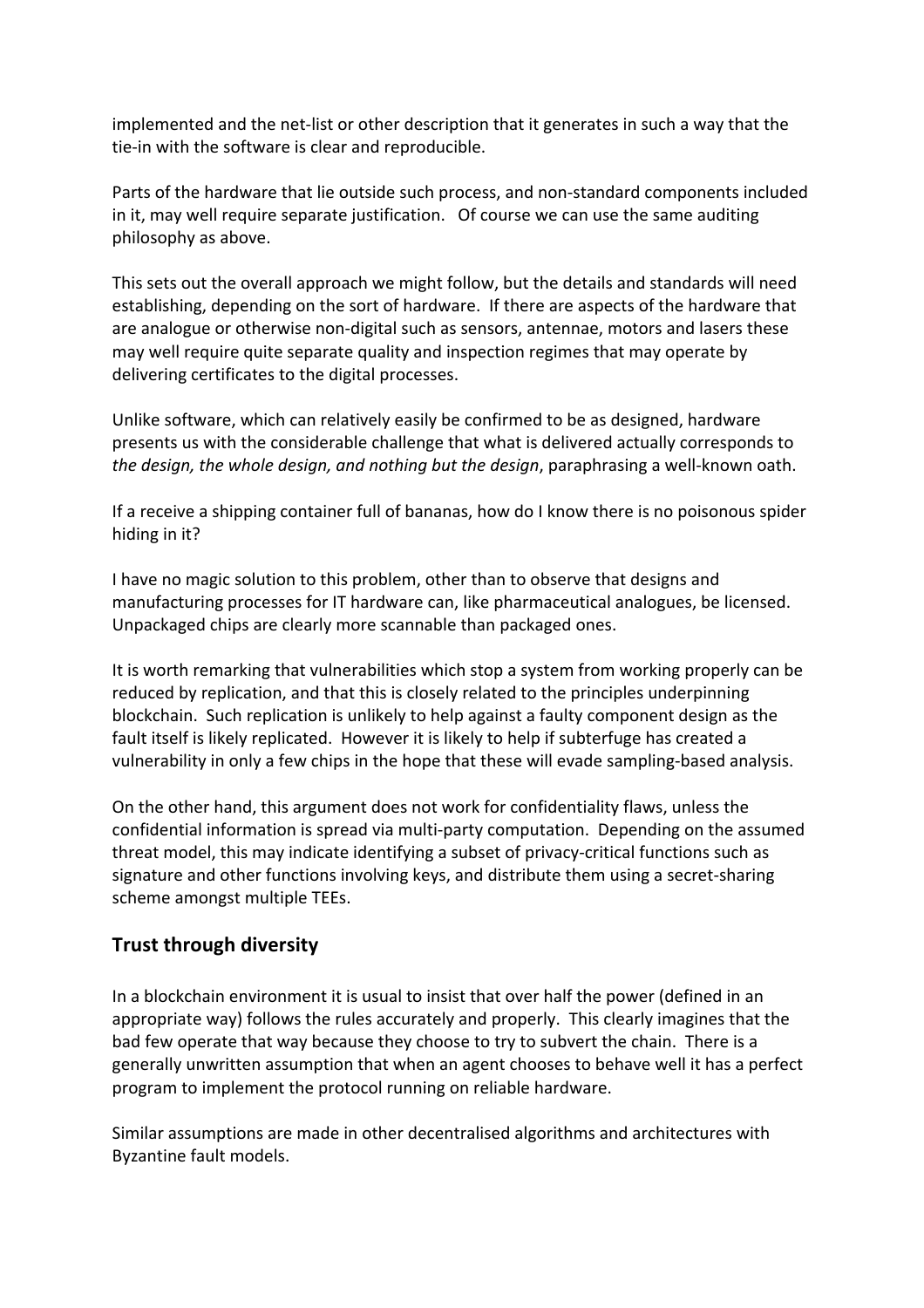## **Trust through verification**

Verification of software, and of hardware designs, is obviously of great importance in building trustworthy IT. This is true whether the trust we are looking for is that a system will follow a particular protocol accurately, or that the protocol itself is fair in some defined sense, or that it can be trusted not to communicate its keys or unencrypted data, or that it cannot be hijacked or turned off, or that it has some other abstract property such as deadlock freedom or determinism.

This illustrates the range of properties that can be verified. These vary in the level of abstraction of the property proved, and also the completeness. They also usually, explicitly or implicitly, make assumptions about how their environment behaves and the format of interactions. If a verification of security makes such assumptions, those relying on it must reassure themselves that they are adhered to, either because of logical or physical limitations. The latter, at last, will be easier to ensure if hardware is under one's own control rather than someone else's.

I believe that when specifically looking for trust from verification, there is an even stronger reason than usual for using a method which in effect compiles the implementation from a clear and trustworthy specification, with verification of the latter. Of course the code translation/compilation technology itself must be known to be trustworthy.

If one has proved that a piece of software or hardware S satisfies property R provided its environment satisfies assumptions A, and the implementation mechanisms of S (compilation, fabrication etc) are faithful, it will mean we can trust it will do this. However it is vitally important to realise that this does not imply that we can trust S in any other sense.

## **Testing for Trust**

Testing is an important part of any software engineering process, even where there there is a lot of verification. It provides reassurance in that case and the primary demonstration that the product conforms to expectations when there is no verification.

It makes huge sense to do this when we are judging the public personality of software or hardware. If we are worried that there may be covert aspects we are not seeing then there is a strong possibility that testing will not find it. We really need to employ testing coupled with sufficient knowledge of the logic of the design to ensure that it has all been well tested. Presenting evidence of such testing is best done with evidence that the test cases were chosen independently of the vendor. Thus evidence of testing is again something that fits perfectly into the trust model of digital civilisation, but needs to be carefully designed relative to the logic embedded in the product, which must be sufficiently accessible to the testers.

#### **Conclusions**